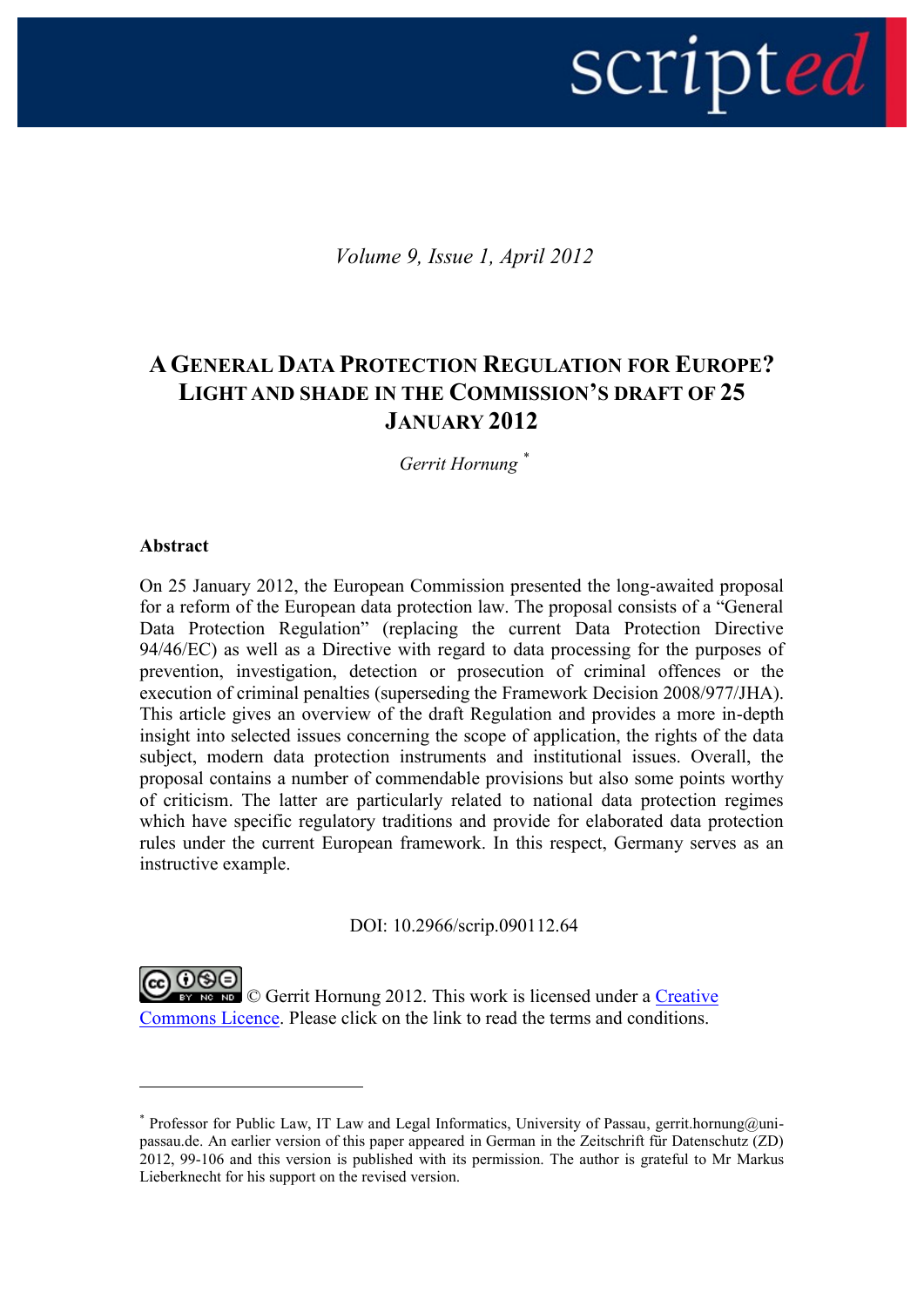# **1. Background**

Measured against the innovation cycle of the modern information society, the European Data Protection Directive (EDPD) appears to be an ancient regulatory instrument. The Commission's first proposal dates back to 11 September  $1990$ ,<sup>1</sup> ie a point in time when there was no world wide web. The EDPD, adopted on 24 October  $1995$ ,<sup>2</sup> contains binding guidelines for the national data protection laws of the Member States, and it is generally believed that it urgently needs to be modernised.<sup>3</sup> The Commission has taken the initiative and issued a Communication regarding "A comprehensive approach on personal data protection in the European Union" in late 2010.<sup>4</sup> The recently published draft of a "Regulation on the protection of individuals with regard to the processing of personal data and on the free movement of such data (General Data Protection Regulation)" (GDPR)<sup>5</sup> carries on with the Communication's concepts of modernisation. Recital 7 correctly points out that, despite the need for revision, the basic objectives and principles of the EDPD remain sound: providing a uniform protection of basic rights with regard to personal data processing as well as ensuring the free movement of such data between Member States. However, technological developments and globalisation make it imperative to revise the current provisions of the EDPD (cf Recital 5 et seq).

The Commission's proposal, which is now based on Art 16 of the Treaty on the Functioning of the European Union (TFEU),<sup>6</sup> is not only concerned with the regulatory scope of the EDPD. The simultaneously issued proposal for a "Directive on the protection of individuals with regard to the processing of personal data by competent authorities for the purposes of prevention, investigation, detection or prosecution of criminal offences or the execution of criminal penalties, and the free movement of such data<sup>"7</sup> is intended to further harmonise this area, which is currently regulated by Framework Decision  $2008/977/JHA$ .<sup>8</sup> The overall strategy is explained

 $1 \text{ C}$  277 Official Journal of the EU, 5 Nov 1990 3.

<sup>2</sup> *Directive 95/46/EC on the protection of individuals with regard to the processing of personal data and on the movement of such data*, L 281 Official Journal of the EC 23 Nov 1995, 31.

<sup>&</sup>lt;sup>3</sup> See, *inter alia*, S Simitis, "Die EG-Datenschutzrichtlinie: eine überfällige Reformaufgabe" in F Herzog and U Neumann (eds), *Festschrift für Winfried Hassemer* (Heidelberg, Hüthig-Jehle-Rehm, 2010), 1235-1248. On the parallel process within the Council of Europe see S Kierkegaard, N Water, G Greanleaf, L Bygrave, I Lloyd and S Sayby, "30 years on – The Review of the Council of Europe Data Protection Convention 108" (2011) 27 *Computer Law & Security Review* 223-231.

<sup>4</sup> European Commission, COM(2010) 609 final, 4 Nov 2010.

 $<sup>5</sup>$  European Commission, COM(2012) 11 final, 25 Jan 2012.</sup>

<sup>6</sup> Concerning the provisions on data protection in the Treaty of Lisbon, see from the German perspective I Spiecker and M Eisenbarth, "Kommt das 'Volkszählungsurteil' nun durch den EuGH? – Der Europäische Datenschutz nach Inkrafttreten des Vertrags von Lissabon" (2011) 66 *JuristenZeitung* 169-177.

 $^7$  European Commission, COM(2012) 10 final, 25 Jan 2012.

<sup>8</sup> L 350/60 Official Journal of the EU, 30 Dec 2008.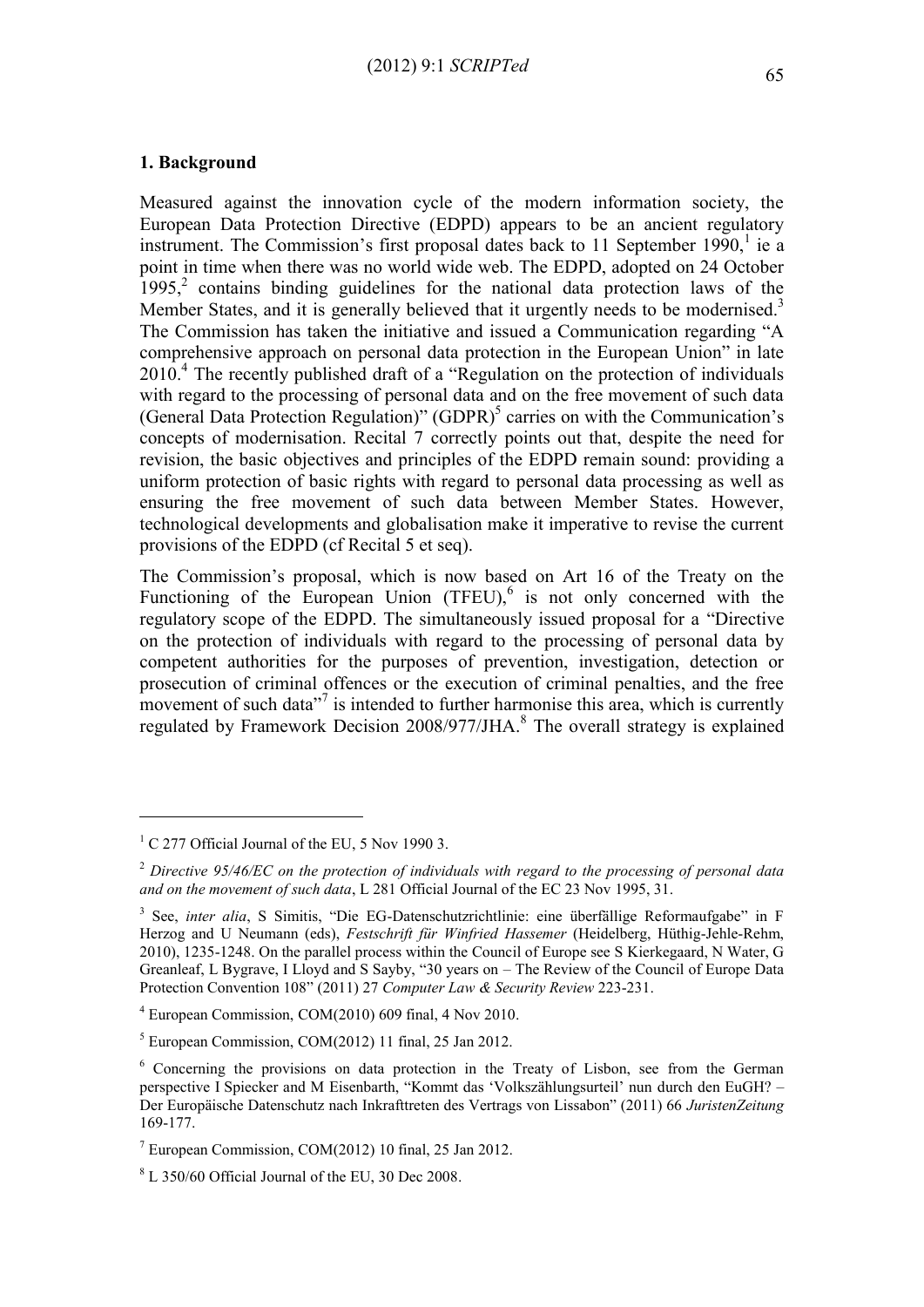in a comprehensive Communication "Safeguarding Privacy in a Connected World – A European Data Protection Framework for the 21st Century".<sup>9</sup>

A preliminary version of the three texts was leaked in November  $2011$ .<sup>10</sup> Apparently, significant reservations regarding the Commission's approach emerged within the data processing economic sector and during the consultations with the United States. In an "informal note", the US administration particularly criticised the introduction of new protection instruments (data breach notification, right to be forgotten, protection of children's data), the regulation of data transfers to third countries, and the requirement to obtain the authorisation of the competent supervisory authority prior to any disclosure of personal data upon the request of courts or authorities of third countries (Art 42 (2) of the draft).<sup>11</sup> The impact of this criticism cannot be determined from the outside. Certainly, the version that was eventually adopted differs from the November 2011 draft in some important aspects. This includes especially the age of consent for children, which has been lowered from 18 to 13 years (Art 8 (1) GDPR; this corresponds with US legislation) as well as the deletion of Art 42 of the draft (a weakened provision is now contained in Recital 90).

# **2. The Change to a Regulation**

The proposed change to the instrument of a Regulation bears both symbolic value and extensive legal implications. Symbolically, the change represents the Commission's view that the EDPD did not lead to a sufficient harmonisation of data protection law within the Union (Recital 7) as well as the hope for an enhanced unification of law and more legal certainty in order to strengthen the rights of data subjects and promote a single market without obstacles for the free movement of data (Recital 11). Legally, the change of instrument entails that the new provisions would be binding in their entirety and thus have direct effect in all Member States when adopted pursuant to Art 288 (2) TFEU. National courts and authorities would not resort to their respective data protection laws but directly apply the provisions of the GDPR which the European Court would be competent to interpret under the preliminary ruling procedure (Art 267 (1) (b) TFEU).

In light of these implications, *Johannes Masing*, the judge responsible for data protection issues at the German Federal Constitutional Court

<sup>9</sup> European Commission, COM(2012) 9 final, 25 Jan 2012.

<sup>&</sup>lt;sup>10</sup> Statewatch, "Observatory on Data Protection in the EU" (2012), available at <http://www.statewatch.org/eu-dp.htm> (accessed 28 Feb 2012).

<sup>&</sup>lt;sup>11</sup> European Digital Rights (EDRi), "US Lobbying Against Draft Data Protection Regulation" (2011) available at <http://www.edri.org/US-DPR> (accessed 28 Feb 2012). The requirement to obtain authorisation would have concerned especially the area of so-called "e-discovery", see eg D B Garrie and M Duffy-Lewis, "Conquering the Tower of e-Discovery Babel: New Age Discovery for the 21st Century" (2009) 6:1 *SCRIPTed* 121. On the possible conflicts with European data protection law see Article 29 Data Protection Working Party, "Working Document 1/2009 on Pre-trial Discovery for Cross Border Civil Litigation" available at

[http://ec.europa.eu/justice/policies/privacy/docs/wpdocs/2009/wp158\\_en.pdf](http://ec.europa.eu/justice/policies/privacy/docs/wpdocs/2010/wp173_en.pdf) (accessed 28 Feb 2012); on the German perspective eg K Brisch and P Laue, "E-Discovery und Datenschutz" (2010) 26 *Recht der Datenverarbeitung* 1-7*;* H Özbek, "Datenschutzkonformer Einsatz von E-Discovery Systemen" (2010) 34 *Datenschutz und Datensicherheit* 576-580; Judgement by District Court of Utah with comments by A Spies and C Schröder, "Deutsches Datenschutzrecht blockiert nicht die US-Beweiserhebung (E-Discovery)" (2010) 13 *Multimedia und Recht* 275-277.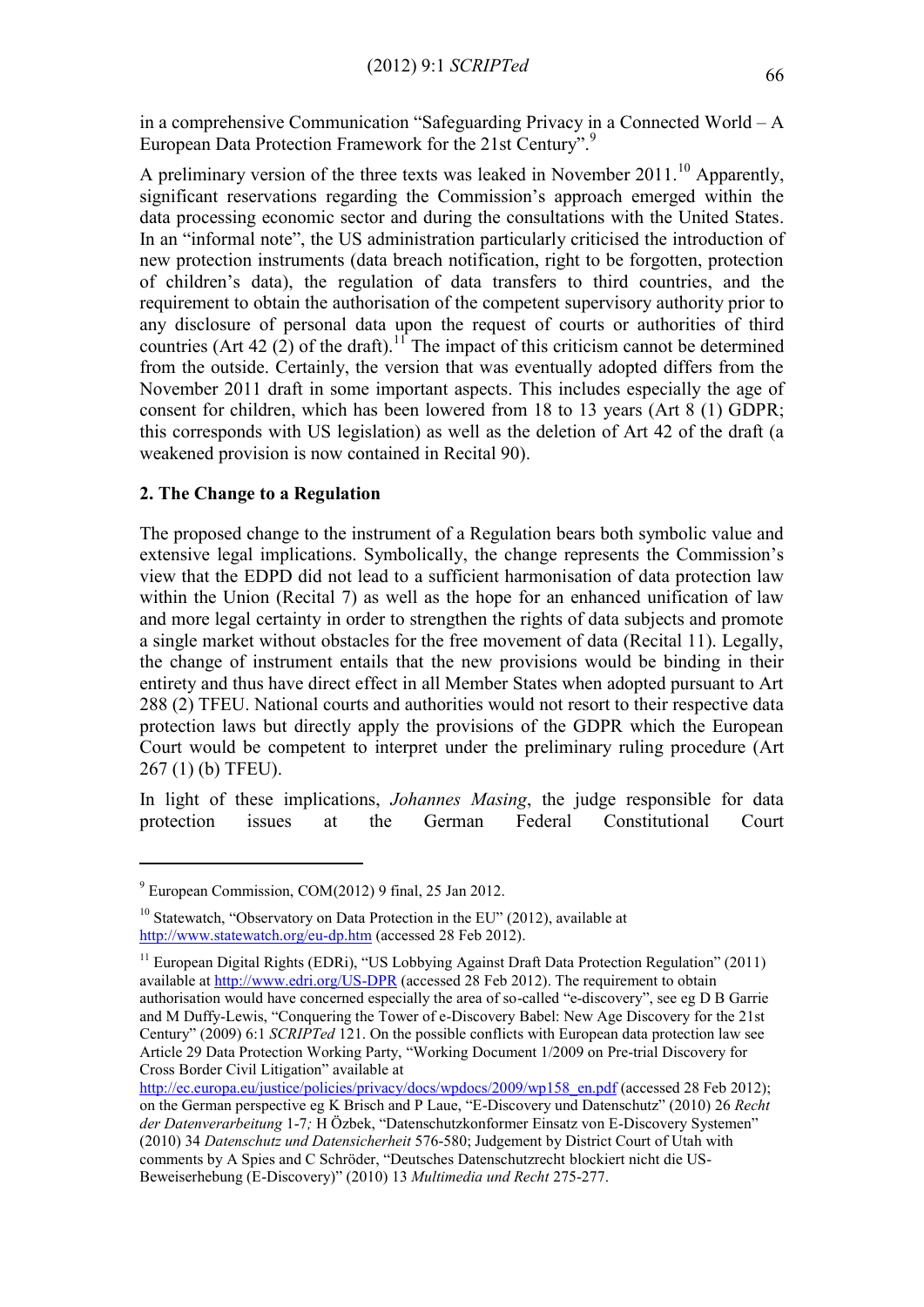(*Bundesverfassungsgericht*), has expressed fundamental criticism of the Commission's proposal.<sup>12</sup> Due to the supremacy of European Law, the basic rights of the German Basic Law (*Grundgesetz*), as well as respective national provisions of other Member States, would indeed cease to be applicable within the scope of the GDPR, which would limit the jurisdiction of the national constitutional courts accordingly.<sup>13</sup> With regard to data processing carried out by non-public parties, this concerns classic issues of balancing personal rights and other fundamental rights (e.g. freedom of expression). Since the GDPR covers public administration with the exception of prevention and prosecution of crimes, another area of sovereign data processing would cease to be under the control of the national constitutional courts. As for the German example, this would most notably cover the case of the national census and would have prevented the *Bundesverfassungsgericht* from inventing its famous "right to informational self-determination"<sup>14</sup> in a decision on this matter.<sup>15</sup>

This shift is important for two reasons: first, there is no remedy available to individuals on a European level that is comparable to the German *Verfassungsbeschwerde* or other national constitutional complaint. Moreover, despite its expanded case law on fundamental rights, the European Court is still a long way from developing and applying consistent fundamental rights mechanisms comparable to those developed by the European Court of Human Rights, the *Bundesverfassungsgericht* and many other national constitutional courts.<sup>16</sup> For reasons of the limited resources of the European Court alone this will hardly change in the future. Arguably, the only way to establish a specific control mechanism for fundamental rights on a European level would be the succession of the Union to the European Convention on Human Rights, which continues to be delayed and could also add to the overload of cases the European Court of Human Rights has to deal with already.

In the German discussion, there are several voices that call for a split of the regulatory instrument. While it is largely accepted that a regulation is the appropriate choice for the private sector, it is frequently questioned whether data processing in the public sector needs the same degree of harmonisation. The Federal Council of Germany (*Bundesrat*) has thus emphasised its opinion that the proposal is in conflict with the principle of subsidiarity (Art 5 (3) TEU).<sup>17</sup> This obviously reflects the concern of national parliaments that they might lose their influence in this important area, but it

<sup>12</sup> J Masing, "Ein Abschied von den Grundrechten" (2012) 9 January *Süddeutsche Zeitung*.

<sup>&</sup>lt;sup>13</sup> See eg N Matz-Lück, "Europäische Rechtsakte und Nationaler Grundrechtsschutz" in N Matz-Lück and M Hong (eds), *Grundrechte und Grundfreiheiten im Mehrebenensystem – Konkurrenzen und Interferenzen* (Heidelberg: Springer, 2012) 161-201.

<sup>&</sup>lt;sup>14</sup> Bundesverfassungsgericht, decisions volume 65, 1 et seq; G Hornung and C Schnabel "Data Protection in Germany I: The Population Census Decision and the Right to Informational Selfdetermination" (2009) 25 *Computer Law & Security Review* 84-88.

<sup>&</sup>lt;sup>15</sup> Further possible examples include the financial administration (regarding the access of bank account master data, see Bundesverfassungsgericht, decisions volume 65, 118, at 168) or right to access to personal data in government files (eg Bundesverfassungsgericht, decisions volume 120, 351). The author is grateful to Matthias Bäcker, University of Mannheim, for his views on this point.

<sup>&</sup>lt;sup>16</sup> Regarding the data protection judicature of the ECJ, see eg R Streinz, "Die Rechtsprechung des EuGH zum Datenschutz" (2011) 35 *Datenschutz und Datensicherheit* 602-606.

<sup>&</sup>lt;sup>17</sup> See Bundesrat Printed Paper  $52/12$ (B).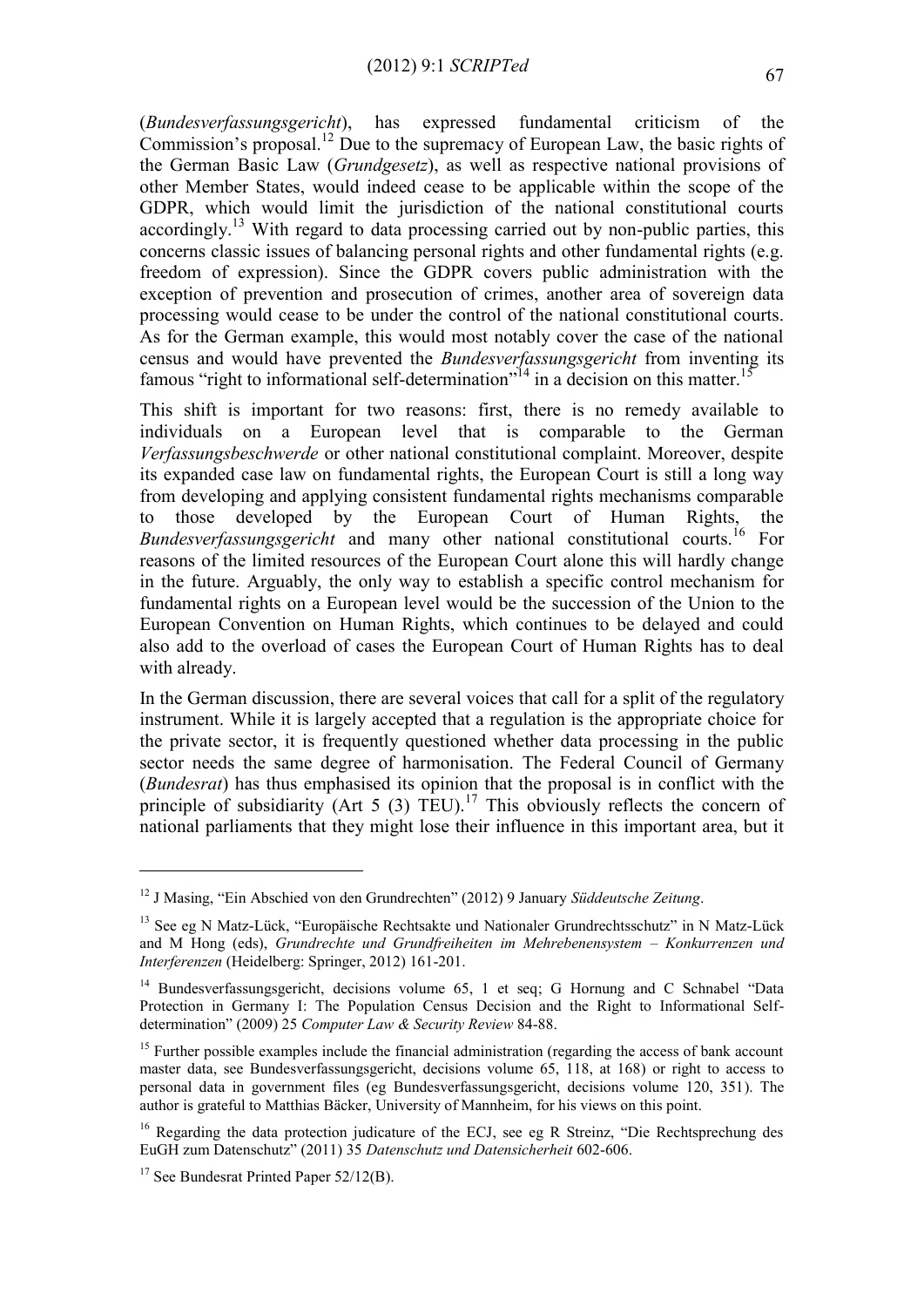is also true that the current proposal could even out the different data protection requirements in several specific public areas in Germany, e.g. in the social security sector. Different national data protection rules in these areas will also hardly have negative impacts on the common market.

Regarding substantive law, the change to a Regulation would first of all render the dispute on the full or minimum harmonisation of the current EDPD obsolete.<sup>18</sup> Further, national legislators would – especially in light of the extensive competences of the Commission to adopt delegated acts – largely be precluded from adopting specific provisions to concretise general data protection principles. In Germany, this would lead to significant changes. Specific rules for video surveillance or chip cards as in §§ 6b, 6c of the Federal Data Protection Act (*Bundesdatenschutzgesetz*) would be impossible.<sup>19</sup> Instead of the limit set forth in § 4f (1) *Bundesdatenschutzgesetz* (ie employing at least ten persons in the automated processing of personal data), Art 35 (1) (b) GDPR would impose a general duty to appoint a data protection officer only for companies with 250 employees or more. The general German requirement that consent must be expressed in written form  $(\S$  4a  $(1)$  2<sup>nd</sup> sentence *Bundesdatenschutzgesetz*) could not be upheld as it contradicts Art 4 (8), Art 6 (1) (a) and Art 7 GDPR. Last but not least, the development of innovative regulatory instruments to protect personal data would be rendered impossible on the national level. This appears to be undesirable when taking into account that the proposal picks up developments that emerged precisely from the national leeway left by the EDPD, namely as regards data protection by design and by default (Art 23 GDPR) as well as auditing and reviewing procedures (Art 22 GDPR). $^{20}$ 

Whereas some observers from Germany and other Member States with a strong data protection tradition may thus tend to consider the GDPR a step backwards, the Commission's motives are understandable when examining the current state of data protection law in practice. The EDPD has led to a certain level of formal harmonisation. However, there is a wide range of different approaches in national legislation, and the actual level of protection varies considerably.<sup>21</sup> This is aggravated by the fact that national supervisory authorities interpret their role differently and have unequal resources they can resort to. Consequently, the European Data Protection Supervisor has welcomed the Commission's approach in this respect.<sup>22</sup>

The draft contains only a few opening clauses. According to Art 80 GDPR, Member States shall provide for exemptions or derogations for the processing of personal data carried out solely for journalistic, artistic or literary purposes. Specific rules can also be adopted for processing of personal data concerning health (Art 81 GDPR) and for

<u>.</u>

<sup>&</sup>lt;sup>18</sup> The ECJ regards the EDPD as a "harmonisation which is generally complete", see Lindqvist v Sweden [2003] C-101/01 (ECJ), para 29; Huber v Federal Republic of Germany [2008] C-524/06 (EJC); Asociación Nacional de Establecimientos Financieros de Crédito (ASNEF) v Administración del Estado [2011], joined cases C-468/10 and C-469/10 (ECJ), para 29; in the last case, the ECJ also affirmed the direct effect of Art 7 (f) EDPD.

<sup>&</sup>lt;sup>19</sup> This is also one concern of the German Bundesrat, see Bundesrat Printed Paper  $52/12(B)$  at 2.

<sup>20</sup> See further G Hornung "Datenschutz durch Technik in Europa" (2011) 1 *Zeitschrift für Datenschutz*  51-56.

<sup>&</sup>lt;sup>21</sup> See the evaluation report of the Commission contained in the annex to SEC(2012) 72 final.

<sup>&</sup>lt;sup>22</sup> See European Data Protection Supervisor, "Opinion on the Data Protection Reform Package", 7 March 2012, para 18.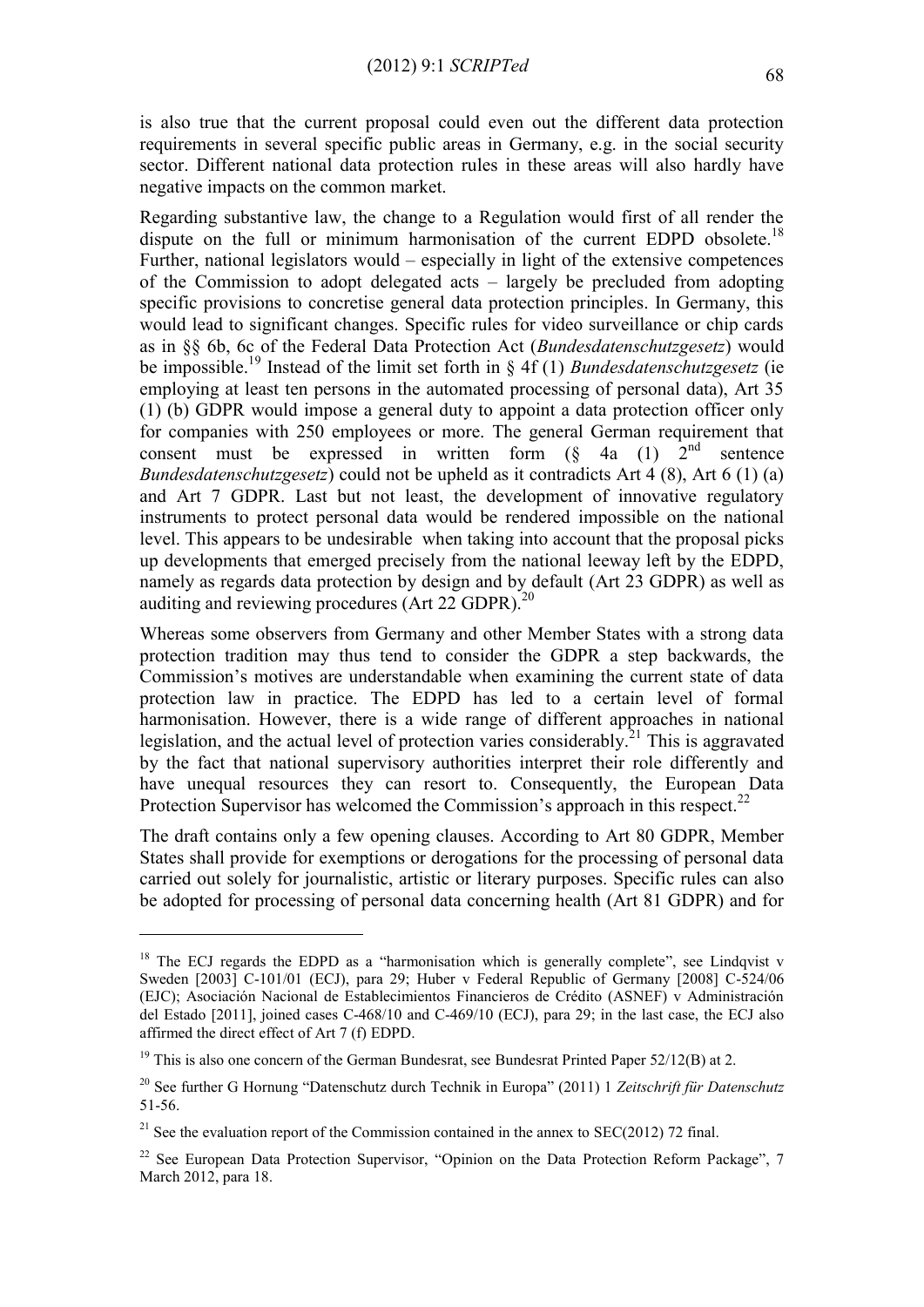<span id="page-5-0"></span>"regulating the processing of employees' personal data in the employment context" (Art 82 GDPR). Regarding Germany, the latter is thus referred back to the national legislator, which has remained largely inactive since the hearing by the Federal Parliament's interior committee on 23 May 2011.<sup>23</sup> Furthermore, opening clauses exist concerning in particular the basis of the processing (Art 6 (3) (b) GDPR), the regulation of processing of specific categories of personal data (Art 9 (2) (b), (g) GDPR), exceptions from the right to be forgotten and from the prohibition of measures based on profiling (Art 17 (3) (d), Art 20 (2) (b) GDPR), restrictions of the rights and obligations due to certain public interests (Art 21 GDPR), the modes of establishing supervisory authorities (Art 46, 48 GDPR), the right to bring representative actions (Art 73 (2) GDPR), and obligations of secrecy (Art 84 GDPR).

# **3. Overview of Structure and Content**

1

The draft consists of eleven chapters. The general provisions (chapter 1) set forth objectives, definitions, as well as the material and territorial scope. Some definitions are adopted from Art 2 EDPD, others originate from different EU Directives or have not yet been legally defined in data protection law (genetic and biometric data, data concerning health, group of undertakings, main establishment, etc.). The terms "personal data" and "data subject" are defined separately, but together they still correspond with the present criteria of identified or identifiable persons. Recital 23 adheres to the approach that in order to determine whether a person is identifiable "account should be taken of all the means likely reasonably to be used whether by the controller or by any other person to identify the individual".

Chapter 2 determines general principles, some of which correspond with Art 6 EDPD, while others exceed this provision (in particular regarding the principles of transparency and data minimisation, as well as the comprehensive responsibility of the controller). With some modifications, Art 6 GDPR matches Art 7 EDPD (especially regarding the requirement of a specific legal basis for every processing of personal data).<sup>24</sup> This is followed by conditions for consent (Art  $\overline{7}$  GDPR), the processing of personal data of children (Art 8 GDPR) and the processing of special categories of personal data (Art 9 GDPR, now extended to genetic data and data concerning criminal convictions or related security measures, while not including biometric data).

The rights of the data subject (Chapter III) are substantially broadened and regulated more precisely than in the EDPD. Along with general provisions concerning transparency (Art 11 GDPR et seq.), the draft contains the established rights to information, access, rectification, erasure and object (Art 14 GDPR et seq.). The right not to be subject to a measure based on profiling (Art 20 GDPR) extends Art 15 (1) EDPD. The right to be forgotten (Art 17 GDPR, which is however based on the right to erasure) and the right to data portability (Art 18 GDPR) are new additions. Art 21

<sup>&</sup>lt;sup>23</sup> See the draft legislation submitted by the German Federal Government (Bundestag Printed Paper 17/4230), the Social Democratic Party (SPD) (Bundestag Printed Paper 17/69) and by the Green Party (BÜNDNIS 90/DIE GRÜNEN) (Bundestag Printed Paper 17/4852).

 $24$  In the current German debate, there are voices which call for the abolition of this principle, cf J Schneider "Hemmnis für einen modernen Datenschutz: Das Verbotsprinzip" (2011) 61 *Anwaltsblatt* 233-239; J Schneider and N Härting " Warum wir ein neues BDSG brauchen - Kritischer Beitrag zum BDSG und dessen Defiziten" (2011) 1 *Zeitschrift für Datenschutz* 63-68.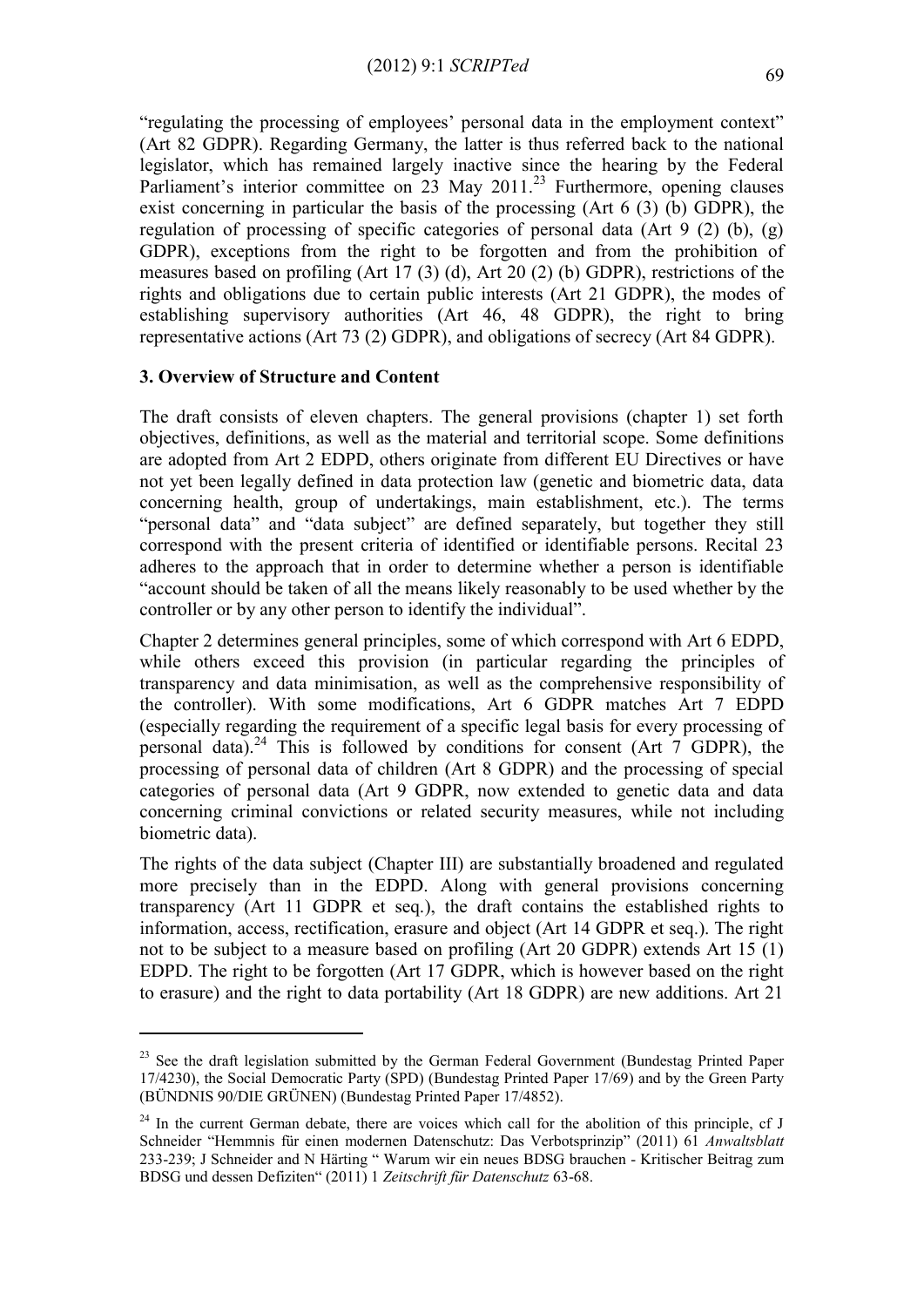The provisions concerning controllers and processors are laid out in a more detailed manner as well (Chapter IV). Picking up on some points that were brought up in the discussion on the principle of accountability,<sup>25</sup> they are summarised in Art 22 GDPR and subsequently specified with regard to particular duties; this includes the duty to cooperate with the supervisory authority (Art 29 GDPR) and requirements for the security of processing (Art 30 GDPR). The general duty to notify the supervisory authority under Art 18 (1) and Art 19 EDPD is repealed and gives way to a duty of controllers and processors to document all processing operations (comprehensively regulated in Art 28 GDPR). There are several new points included, namely the duties with regard to data protection by design and by default (Art 23 GDPR), the responsibility of joint controllers (Art 24 GDPR), the duty to notify in case of a personal data breach (Art 31 GDPR et seq.), the obligation to carry out data protection impact assessments under certain circumstances (Art 33 GDPR) as well as the possibility to introduce certification mechanisms, data protection seals and marks (Art 39 GDPR). The proposal deals with processors in far more detail than the current EDPD (Art 26 GDPR et seq.). Art 35 GDPR makes the designation of an internal data protection officer mandatory instead of optional, as provided by the current Art 18 (2) EDPD. However, this only applies where data is processed by a public authority or body or by an enterprise that either employs 250 persons or more or whose "core activity" consists of "processing operations which, by virtue of their nature, their scope and/or their purposes require regular and systematic monitoring of data subjects".<sup>26</sup> Moreover, the Commission is authorised to adopt implementing acts for deciding that codes of conduct submitted to it have general validity within the Union (Art 38 GDPR).

The rules concerning data transfer to third countries or international organisations (Chapter V) contain a number of permitted transfers. Accordingly, the transfer may be permissible on the basis of an adequacy decision of the Commission (Art 41 GDPR) or appropriate safeguards (in particular by standard data protection clauses, binding corporate rules, and contractual clauses, cf Art 42 GDPR et seq; the Commission may declare standard data protection clauses generally valid). Additionally, Art 55 GDPR provides for derogations (for instance in case of informed consent, on "important grounds of public interest", and for the purpose of legitimate interests which "cannot be qualified as frequent or massive").

The provisions that deal with supervisory authorities are noticeably more elaborate than in the current framework (Chapter VI). Besides the duty to establish such authorities (Art 46 GDPR), the draft states their independence more precisely (Art 47 GDPR) and establishes a codification of their competences, duties and powers (Art 52 GDPR et seq., in particular the power to sanction administrative offences), which are currently applied very differently in the Member States. The concept of a (single) competent supervisory authority at the place of the main establishment (so-called principle of a "one-stop shop") in Art 51 GDPR is completely new.

<sup>&</sup>lt;sup>25</sup> See eg Article 29 Data Protection Working Party, "Opinion  $3/2010$  on the Principle of Accountability" (2010) available at

[http://ec.europa.eu/justice/policies/privacy/docs/wpdocs/2010/wp173\\_en.pdf](http://ec.europa.eu/justice/policies/privacy/docs/wpdocs/2010/wp173_en.pdf) (accessed 28 Feb 2012).

 $26$  See 4.4 below.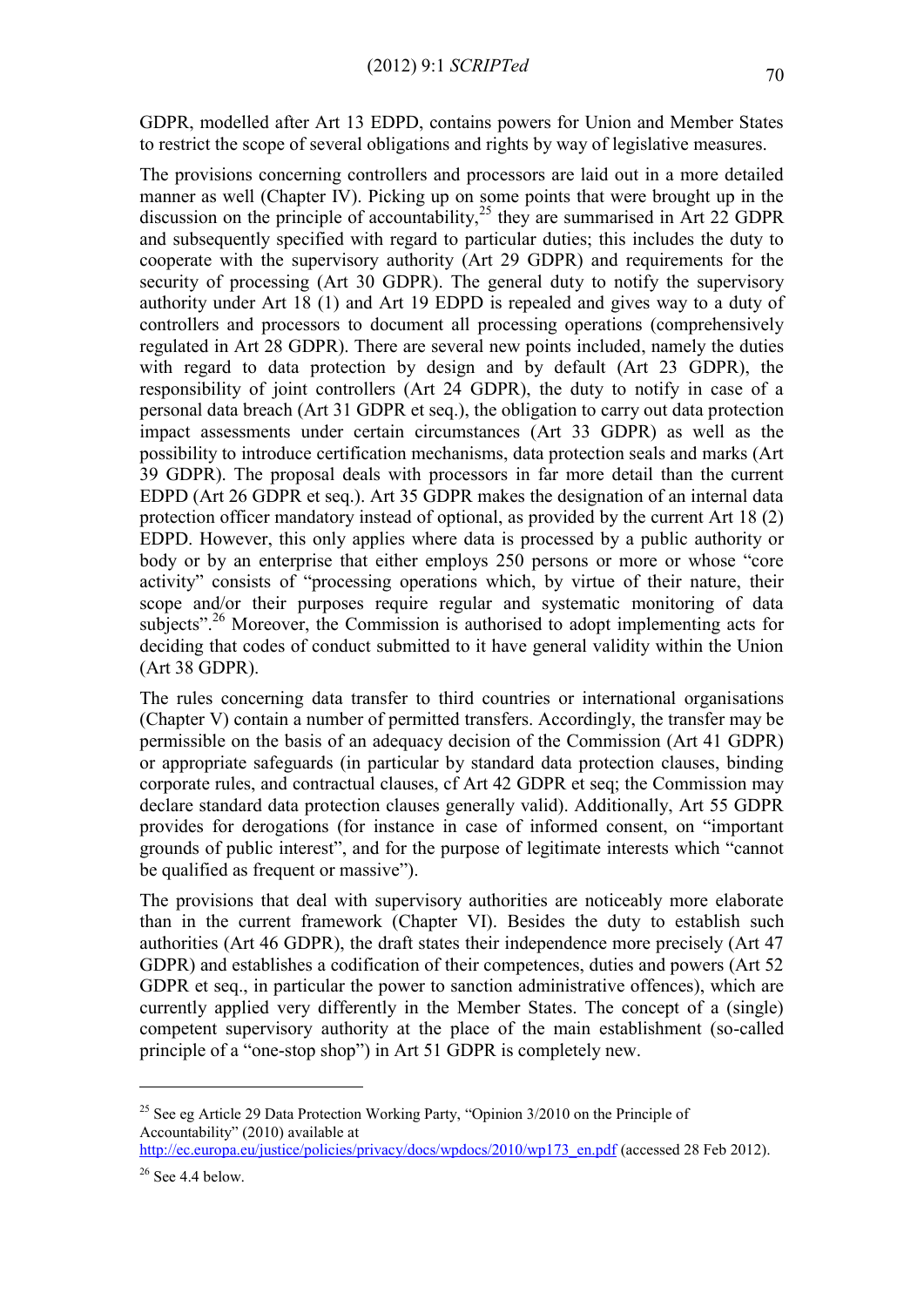Following this, the draft establishes guidelines with regard to co-operation and consistency (Chapter VII). The supervisory authorities are obliged to provide each other with mutual assistance (Art 55 GDPR). The new consistency mechanism applies particularly to processing operations that may concern individuals in several Member States, but also to the determination of standard data protection clauses and the authorisation of contractual clauses and internal corporate rules. In these cases the European Data Protection Board (succeeding the Art 29 Data Protection Working Party; establishment and competences are laid out in Art 64 GDPR et seq) and the Commission may express an opinion. Moreover, the Commission is granted the power to suspend a draft measure if this is necessary to ensure the correct application of the GDPR (Art 60 GDPR) and to adopt implementing acts for the consistency mechanism (Art 62 GDPR). Both measures entail a considerable shift of power within the institutional framework of data protection laws.<sup>27</sup>

Remedies, liability, and sanctions are specified in Chapter VIII. The proposal provides the right to lodge a complaint with the supervisory authority (Art 73 GDPR, which also contains a right to bring representative action) as well as a new judicial remedy that can be used to require the authority to take action (Art 74 GDPR; where foreign supervisory authorities are concerned, this is complemented by the right to request the competent national authority to bring action against the foreign one). Data subjects have the right to a judicial remedy against the controller or processor either in the Member State where they are based themselves or the one where the other party has its establishment (Art 75 GDPR). Art 77 GDPR determines the right to compensation and explicitly expands this right to cover damages that were caused by the processor. Finally, Art 79 GDPR obliges the Member States to lay down rules on penalties, while Art 79 GDPR empowers the supervisory authorities for certain cases of non-compliance to impose fines up to 1 m Euro or 2 % (as opposed to 5 % in the 2011 draft) of the annual worldwide turnover.

Chapter IX contains provisions relating to specific data processing situations. This concerns the abovementioned exceptions for journalistic, artistic, and literary purposes, employment related data as well as historical, statistical, and scientific research purposes (Art 80, 82, 83 GDPR), rules on the processing of data concerning health (Art 81 GDPR), obligations of secrecy (Art 84 GDPR), and exceptions for churches and religious associations (Art 85 GDPR).

Chapter X deals in a more detailed manner with the various powers to adopt delegated acts, some of which are conferred for an indeterminate period of time while others are revocable. Additionally, the chapter contains rules on implementing acts. The final provisions of Chapter XI repeal the EDPD, explain the relation to the Directive on Privacy and Electronic Communications and establish a duty of the Commission to report on the evaluation and review of the GDPR.

# **4. Selected Issues of the Proposal**

The proposal raises a plethora of regulatory issues which have to be discussed in the course of the legislative procedure. Out of these, four appear to be particularly worthy of discussion and further examination.

 $27$  See 4.4 below.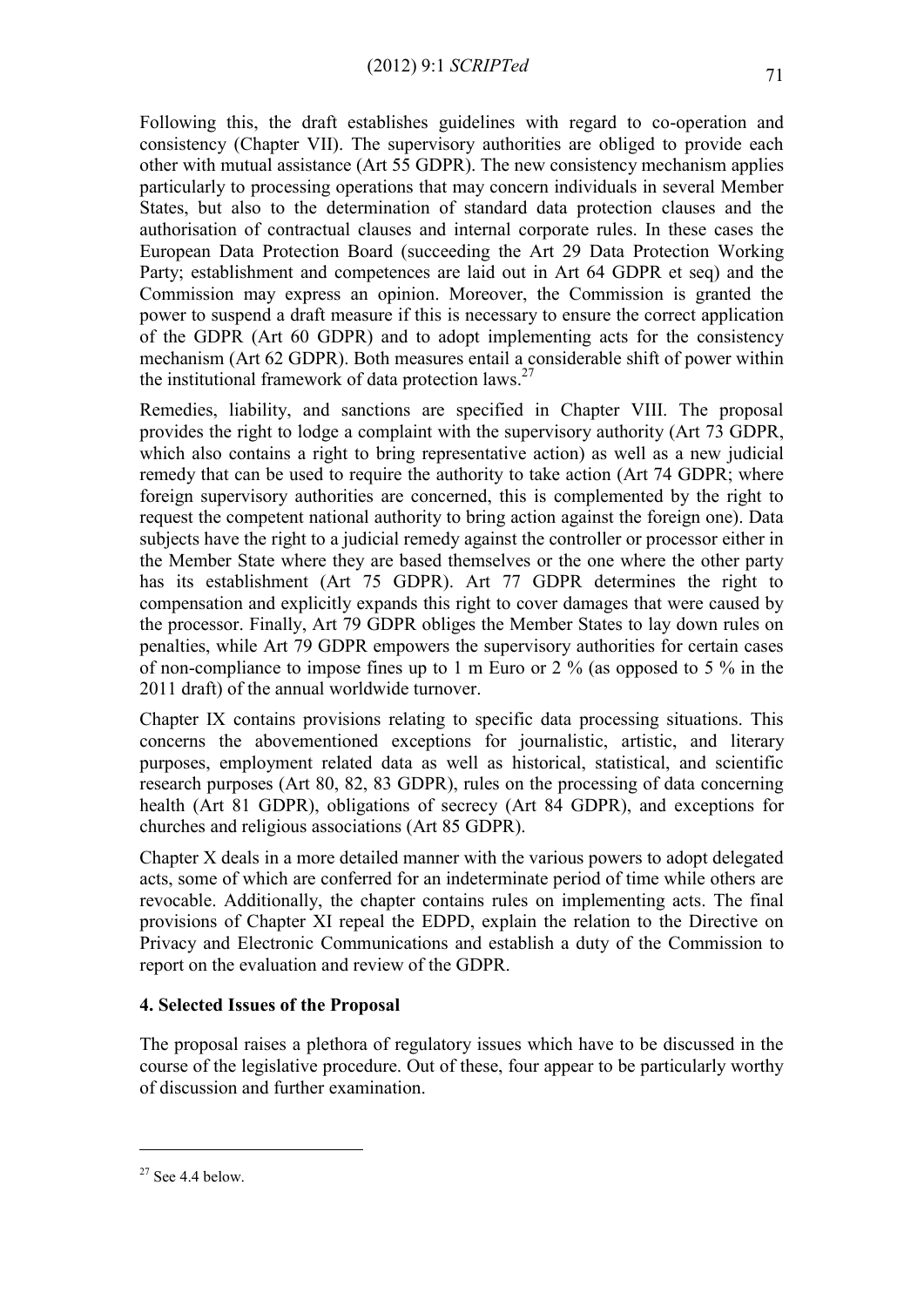#### *4.1 Scope and Transfer to Third Countries*

1

The material scope is essentially identical to that of the EDPD. According to Recital 23, the concept of data concerning identified or identifiable persons is maintained. However, Recital 24 was turned into its opposite during the consultations: the draft had originally stated in Recital 23 that the GDPR would cover online identifiers such as IP addresses or cookie identifiers, since they can be used to create profiles of the individuals and identify them. On the contrary, the new wording suggests (logically not very convincingly) that precisely from this fact "it follows" that such data need not necessarily be considered as personal data in all circumstances.<sup>28</sup>

The Commission adopted the exception of personal and family-related purposes from Art 3 (2) EDPD and added for purposes of clarification that there must not be any gainful interest. In addition, the draft had stated that the GDPR was applicable nevertheless if personal data of other natural persons was made accessible to an indefinite number of individuals. Apparently, this reference to the Lindqvist case<sup>29</sup> was deleted at the very last moment. Nonetheless, the reasoning of the European Court in that case will apply to the new Regulation.<sup>30</sup>

Art 3 of the proposal contains new rules concerning the territorial scope that have evolved during the consultations. The GDPR is now applicable to controllers and processors within the Union (even if the processing takes place outside of the Union, Recital 19) and to controllers in third countries whenever personal data of individuals that reside in the Union is involved and the processing is carried out either in order to offer goods or services "in the Union" or to "monitor [the data subject's] behaviour".<sup>31</sup> The second alternative is described in Recital 21 as tracking individuals with data processing techniques and thus applying a profile to the individual in order to analyse or predict personal preferences, behaviours, and attitudes. This should at least apply to those social networks which, like Facebook, collect data of their customers using elements that are embedded in other websites (e.g. the "like-button"<sup>32</sup> and others). However, the first alternative is not explained in more detail. For instance, booking a foreign service for travels in third countries is not covered whereas ordering goods for delivery in a Member States does fall under the scope of

<sup>&</sup>lt;sup>28</sup> Without further reasoning, the ECJ has recently described IP-addresses as personal data while neither differentiating between different groups of cases nor dealing with the discussion in scholarly literature, cf Scarlet Extended SA v Société belge des auteurs, compositeurs et éditeurs SCRL (SABAM) [2011] C-70/10 (ECJ), para 51. The European Data Protection Supervisor ("Opinion on the Data Protection Reform Package", 7 March 2012, para 105) has strongly criticised recital 24; see also Article 29 Data Protection Working Party, "Opinion 01/2012 on the Data Protection Reform Proposals", 23 March 2012, at 9 et seq.

<sup>&</sup>lt;sup>29</sup> Lindqvist v Sweden [2003] C-101/01 (ECJ), para 47; confirmed in Tietosuojavaltuutettu v Satakunnan Markkinapörssi Oy, Satamedia Oy [2008] C-73/07 (COJ), para 44.

<sup>&</sup>lt;sup>30</sup> See also European Data Protection Supervisor, "Opinion on the data protection reform package", 7 March 2012, para 90 et seq.

 $31$  Contrarily, according to the wording of the leaked draft it was decisive whether the data processing activities were "directed" to data subjects residing in the Union.

<sup>32</sup> See C Piltz, "Der Like-Button von Facebook" (2011) 27 *Computer und Recht* 657-664; P Voigt and S Alich, "Facebook-Like-Button und Co. – Datenschutzrechtliche Verantwortlichkeit der Webseitenbetreiber" (2011) 64 *Neue Juristische Wochenschrift* 3541-3544*.*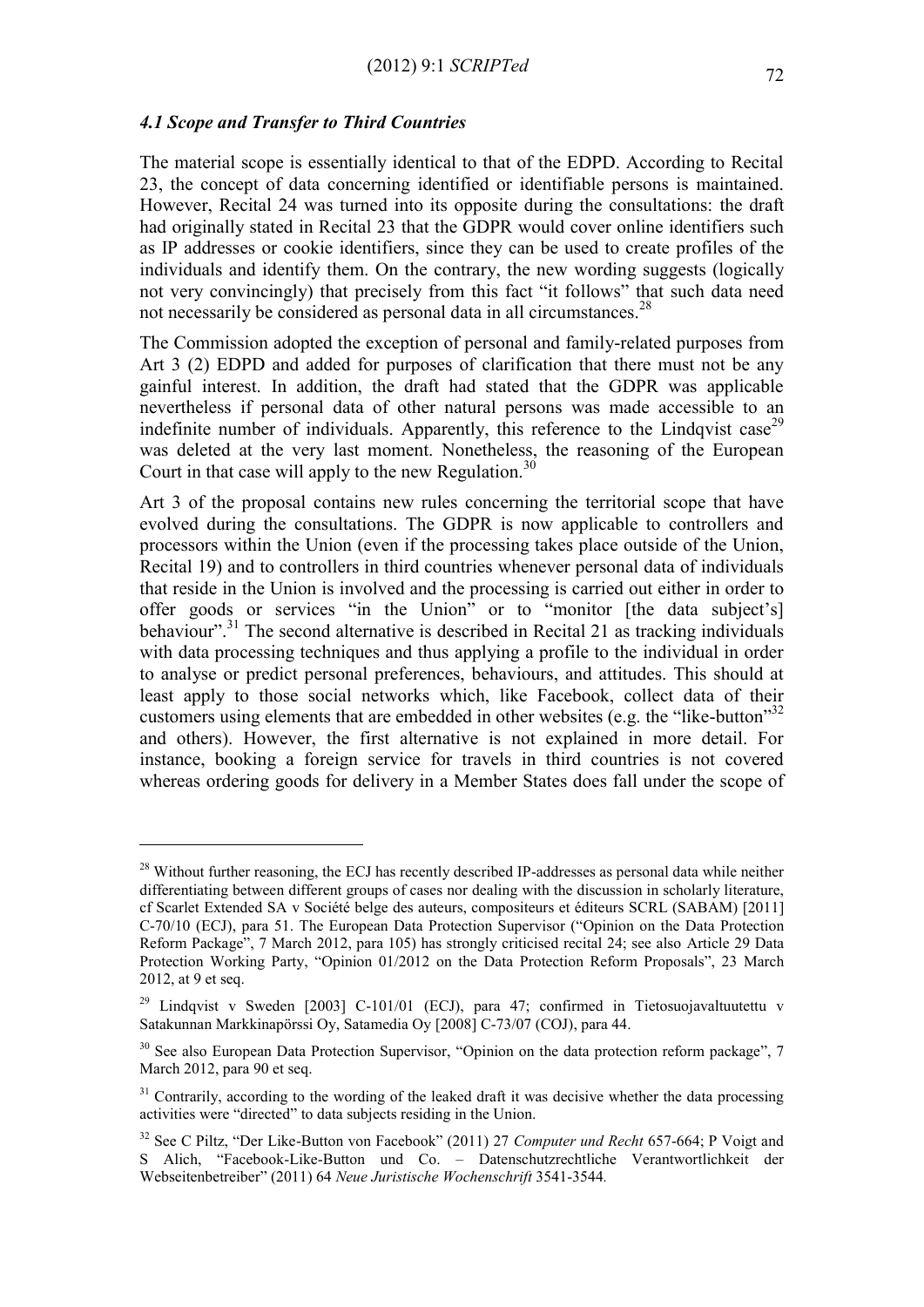the provision. Problems may arise from the question when exactly an online-service is offered "in" the Union.

For the related issue of data transfer to third countries, Art 40 GDPR requires compliance with Chapter V and all other provisions of the GDPR. This applies to onward transfers as well. Just like the current Art 25 (4), (6) EDPD, Art 41 GDPR allows for the transfer of data based on an adequacy decision, which may now not only refer to the third country as such but also explicitly to "a territory or a processing sector" of this country or an international organisation. The criteria for the decision are specified considerably in Art 41 (2) GDPR. In case the Commission notes an inadequate level of protection, Art 41 (6) GDPR prohibits the transfer of data.

Only where the Commission has taken no decision pursuant to Art 41 GDPR, can the transfer of data be carried out based on "appropriate safeguards" in accordance with Art 42 GDPR. In particular, these can consist of binding corporate rules and standard data protection or contractual clauses that have been adopted or authorised by a supervisory authority or the Commission. The instrument of binding corporate rules is enhanced significantly in the proposal and further explained in Art 43 GDPR. It is also applicable to groups of undertakings. Corporate rules must comply with a number of substantial requirements which include, *inter alia*, a binding legal obligation, general principles of data protection, rights of the data subject, liability issues, appointment of a data protection officer, co-operation with the supervisory authority and compliance regulations. Art 43 GDPR has a very wide scope and would for example also cover cloud computing applications in corporate groups. Consequently, binding corporate rules could significantly gain practical relevance and will presumably become more important than the several individual exceptions under Art 44 GDPR.

Overall, the permissibility of data transfer to third countries is regulated in a much more detailed manner than under the EDPD. However, the issue of government access to data that has been transferred to foreign companies remains unsolved. Art 42 of the draft proposal, which was eventually deleted, would possibly have put companies in the uncomfortable situation of having to breach either foreign (particularly US) duties of disclosure or European rules on data protection. <sup>33</sup> In any event though, it would at least have expressed the willingness not to subordinate European protection standards to other countries' security interests. The proposal should at least have obliged controllers to inform supervisory authorities in case they are ordered to disclose data in a third country.

# *4.2 Rights of the Data Subject*

The draft proposal changes and enhances the rights of the data subjects; moreover, Art 12 GDPR establishes procedures and mechanisms for the exercise of these rights. The rights to information and notification are specified much more concisely. The data subject's consent now needs to be "explicit" (Art 4 (8) GDPR) and express that the data subject signifies agreement with the processing of his or her data (Recital 33 emphasises the "genuine and free choice").<sup>34</sup> A written declaration is – contrary e.g.

 $33$  See ch 1 above.

 $34$  Art 4 (8) GDPR maintains that through the consent, the data subject needs to signify "agreement" to the processing. In the German translation, the wording changed from "akzeptiert" (accepts) to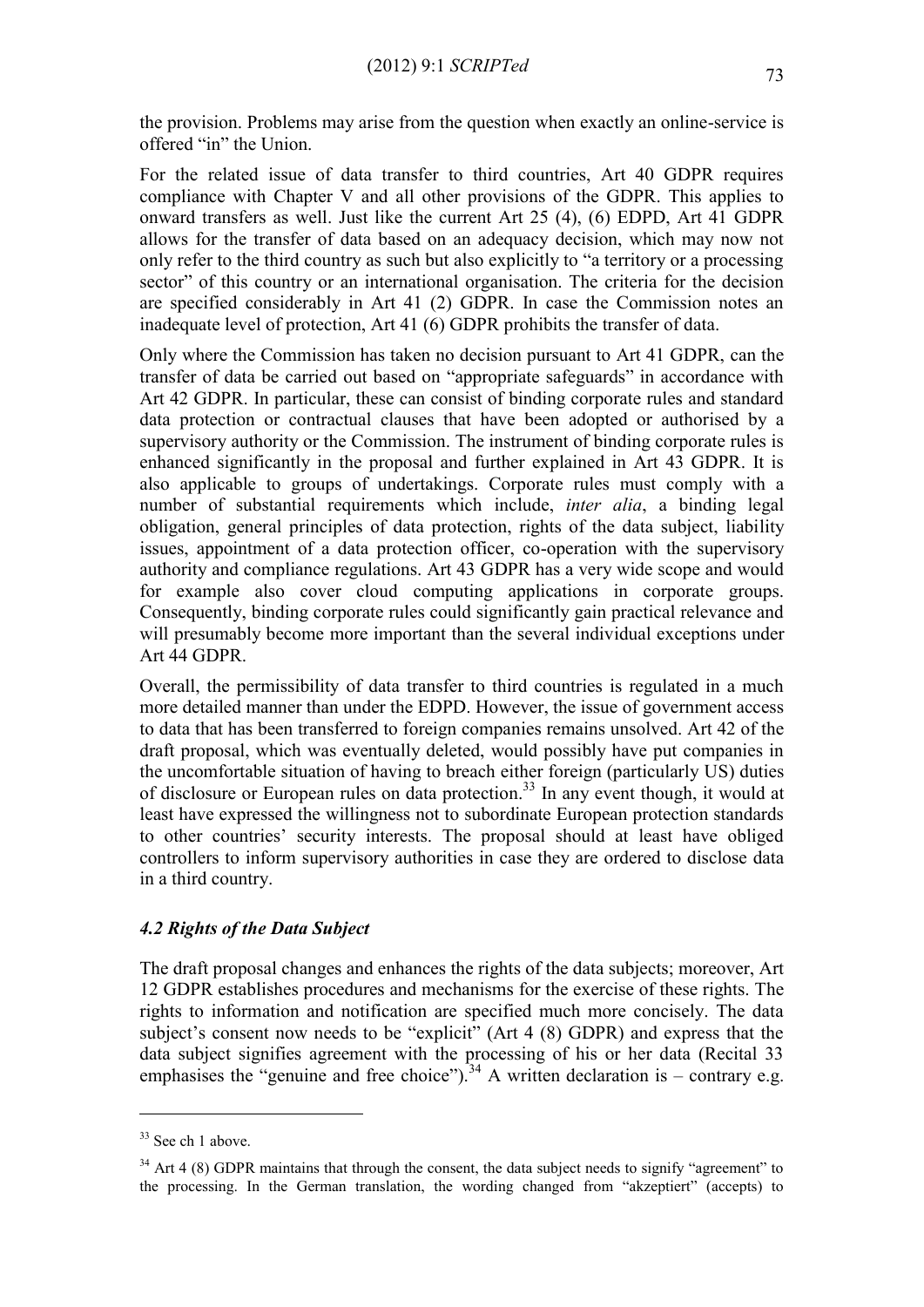to the current German requirement in § 4a (1) *Bundesdatenschutzgesetz* – not generally required. As however the controller bears the burden of proof for the data subject's consent according to Art 7 (1) GDPR, verifiable written or electronic documentation will be necessary in practice. Art 7 (3) GDPR explicitly allows the withdrawal of consent "at any time", while Art 7 (4) GDPR precludes consent, "where there is a significant imbalance between the position of the data subject and the controller". The draft had originally specified this by stating that consent shall not provide a legal basis for the processing by public authorities in the performance of their tasks or in the field of employment law. This point has now been moved to Recital 34, which has to be taken into account when interpreting Art 7 (4) GDPR. As for Germany, this would constitute a binding decision for the current debate on a federal act on data protection in the work place. The question of consent in the relationship between employer and employee has been very controversial in the parliamentary proceedings. 35

Art 17 GDPR contains a right to erasure, which is specified and complemented by a "right to be forgotten".<sup>36</sup> However, the normative substance of this right can by no means live up to the aspiration promised by its strong title. Along with the familiar right to erasure, Art 17 (2) GDPR requires the controller in cases where data has been made public to "take all reasonable steps, including technical measures, in relation to data for the publication of which the controller is responsible, to inform third parties which are processing such data, that a data subject requests them to erase any links to, or copy or replication of that personal data". This wording is more realistic than that of the draft,  $37$  but technically only contains a duty to inform and not a "right". Apparently, the drafters forgot to adjust Art 17 (9) (b) GDPR, according to which the Commission shall specify conditions for the deleting duties in paragraph 2 that does not contain these duties anymore.

Another addition is the right to data portability enshrined in Art 18 GDPR. Where personal data is processed "by electronic means and in a structured and commonly used format", data subjects have the right to obtain an electronic copy of their data. The provision is presumably influenced by the discussion on social networks but goes far beyond it. The right is very important since a change of the provider is becoming increasingly burdensome if it involves the transfer of large amounts of personal data in online profiles and other databases. This bears the risk of controllers exploiting their position to the detriment of the consumer. Art 18 GDPR helps to avoid such lock-in effects. Nevertheless, the proposed provision might not completely reach its aim, as data subjects who make use of this new right will lose the possibility to keep in contact with the "friends" who stay with the former controller. This problem could only be solved by a duty to provide for interoperability.

<sup>&</sup>quot;einverstanden" (agrees), thus indicating a slightly stronger emphasis on the free choice of the data subject.

 $35$  See above n [23.](#page-5-0)

<sup>&</sup>lt;sup>36</sup> On this right, see B-J Koops, "Forgetting Footprints, Shunning Shadows: A Critical Analysis of the 'Right to Be Forgotten' in Big Data Practice" (2011) 8:3 *SCRIPTed* 226.

 $37$  The draft had contained a – hardly feasible – duty of the controller to ensure that all links and online copies were deleted.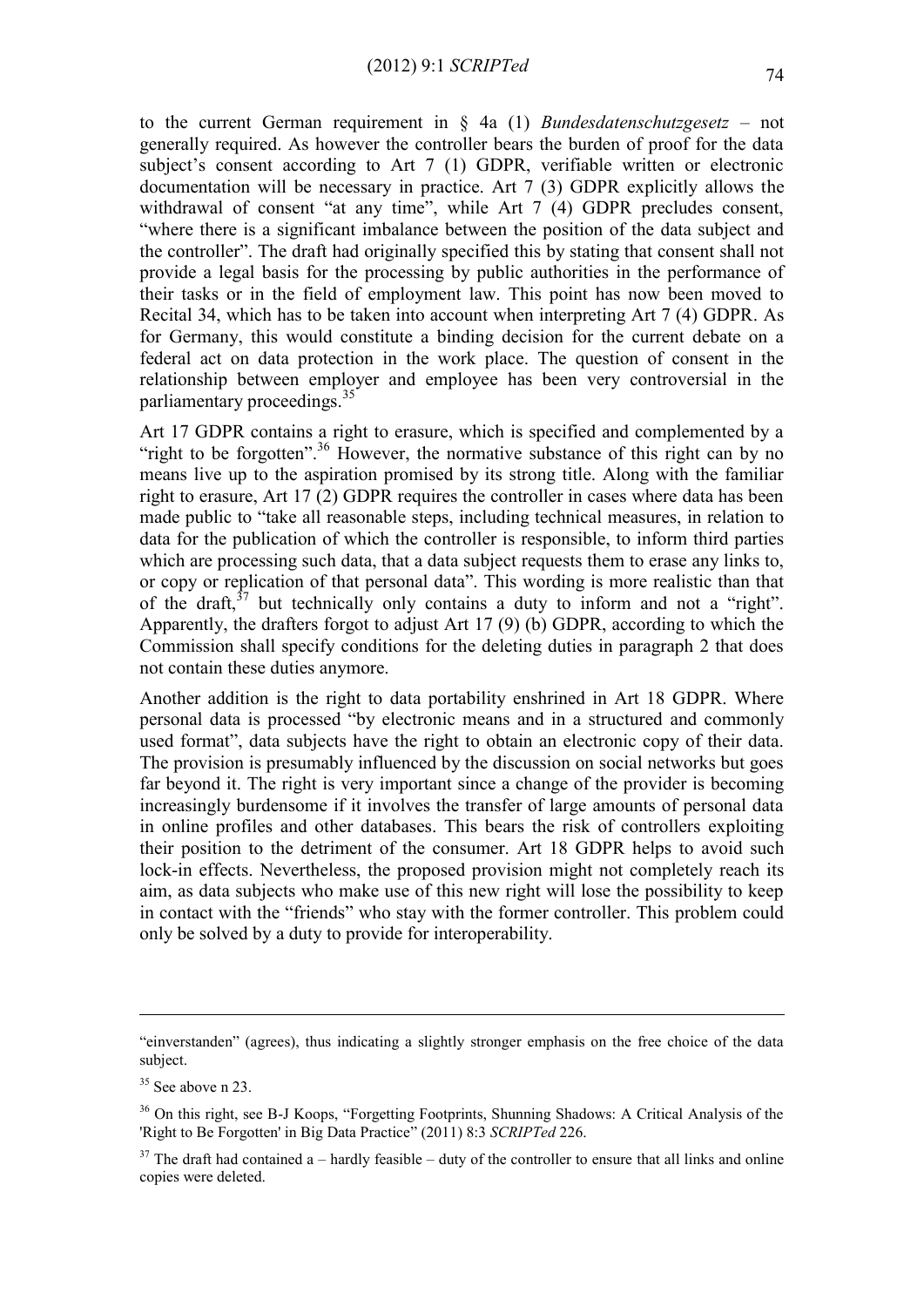Finally, unlike the EDPD the draft provides detailed rules on the protection of children's data.<sup>38</sup> According to Art 4 (18) GDPR, this includes any person below the age of 18 years. However, the most important legal consequence does not take effect up to this age limit: Art 8 (1) GDPR only requires the consent of the parent or custodian until the age of 13. Moreover, it is sufficient under Art 8 (1)  $2<sup>nd</sup>$  sentence GDPR that, "reasonable efforts […] taking into consideration available technology" have been made in order to obtain verifiable content, thereby problematically weakening the burden of proof set forth in Art 7 (1) GDPR.

The particular need for protection of children (ie also between the age of 13 and 18) is also taken into account in several other passages of the draft, namely the provisions concerning the balancing with legitimate interests (Art 6 (1) (f) GDPR and Recital 38), the transparency requirements (Art 11 (2) GDPR: "language adapted to the data subject, in particular for any information addressed specifically to a child"; see also Recital 46), the right to be forgotten (Art 17 (1) GDPR; Recital 53 correctly emphasises the risk that children cannot fully comprehend the dangers related to data processing) and the mandatory data protection impact assessment (Art 33 (2) (d) GDPR).<sup>39</sup> However, a complete prohibition of measures based on profiling with regard to children was deleted from the draft. The idea is now only reflected in Recital 58.

# *4.3 Modern Data Protection Instruments*

<u>.</u>

Recital 13 of the draft underlines the idea of technologically neutral protection, whereas Art 23 GDPR contains rules on data protection by design and default. This constitutes an urgently needed step towards connecting legal and technological protection instruments.<sup>40</sup> However, the draft is disappointing in this regard as it merely scratches the surface: "data protection by design" is not elaborated in any detail. Admittedly, the controller is required to implement appropriate technical and organisational measures and procedures that ensure compliance with the GDPR and safeguard the data subject's rights. Moreover, any controller must strictly adhere to the principle of necessity (Art 23 (2) GDPR). However, the draft lacks any binding statement concerning the design of the technology and does not mention general principles of data protection through technology at all (most notably, there is no mentioning whatsoever of anonymisation and pseudonymisation).<sup>41</sup> From a German point of view, it appears that the normative substance even falls short of § 3a *Bundesdatenschutzgesetz*, according to which "Personal data shall be collected, processed and used, and data processing systems shall be chosen and organised in

<sup>&</sup>lt;sup>38</sup> With regard to the current legal situation, see S Jandt and A Roßnagel, "Social Networks für Kinder und Jugendliche – Besteht ein ausreichender Datenschutz?" (2011) 14 *Multimedia und Recht* 637-642.

 $39$  See also Art 38 (1) (e) (codes of conduct), Art 52 (2) 2nd sentence (duties of the supervisory authority).

<sup>40</sup> See G Hornung, "Datenschutz durch Technik in Europa" (2011) 1 *Zeitschrift für Datenschutz* 51-56; on the concept see J Borking "Einsatz datenschutzfreundlicher Technologien in der Praxis" (1998) 22 *Datenschutz und Datensicherheit* 636-640; "Privacy-Enhancing Technologies (PET)" (2001) 25 *Datenschutz und Datensicherheit* 2001, 607-615; A Roßnagel (ed), *Allianz von Medienrecht und Informationstechnik* (Baden-Baden: Nomos, 2001).

<sup>&</sup>lt;sup>41</sup> The Article 29 Data Protection Working Party has called for such a definition, see, "Opinion 01/2012 on the Data Protection Reform Proposals", 23 March 2012, at 11.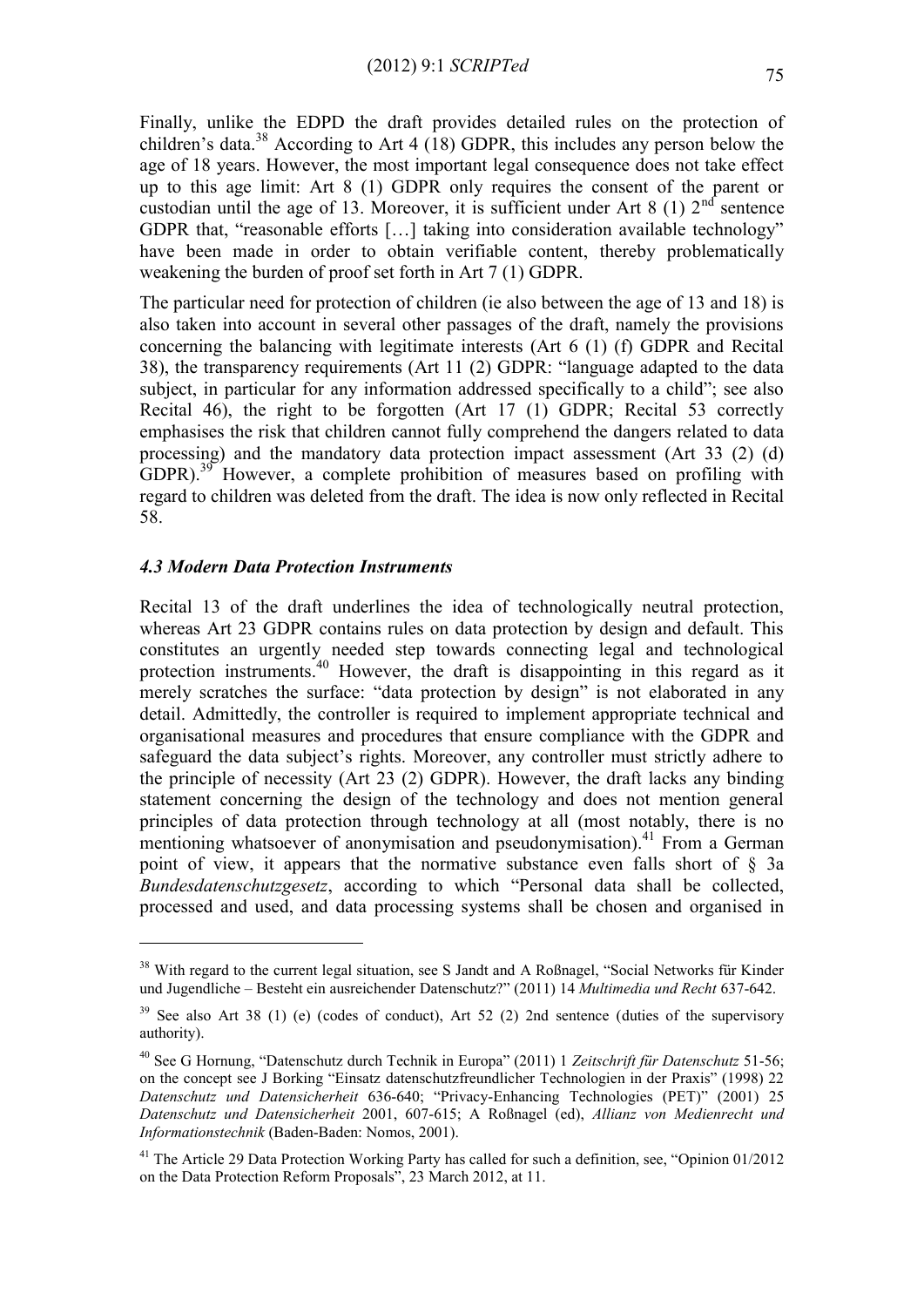accordance with the aim of collecting, processing and using as little personal data as possible. In particular, personal data shall be rendered anonymous or aliased as allowed by the purpose for which it is collected and/or further processed, and as far as the effort required is not disproportionate to the desired purpose of protection." Under the current draft, the practical effect of data protection by design will completely depend on the delegated acts and technical standards of the Commission pursuant to Art 23 (3) and (4) as well as Art 30 (3) GDPR. So far, the Commission has unfortunately shown little interest in legally binding obligations in this respect.

The proposal contains provisions concerning certification as well as data protection seals and marks. However, these rules are phrased even more vaguely. According to Art 39, the establishment of the respective tools are supposed to be "encouraged" by Member States and the Commission. On the contrary, the mentioned instruments – which are successfully used in the German *Land* of Schleswig-Holstein<sup>42</sup> – would have been deserving of binding regulations as well.<sup>43</sup> The draft lacks any statement as to the competent authority, the procedure, applicable criteria, and legal consequences of certification. Consequently, it is completely unclear by which standards the Commission is expected to make use of the empowerment to adopt delegated acts and lay down technical standards pursuant to Art 39 (2) and (3) GDPR.

In contrast, the provisions concerning notification of data breaches to the supervisory authority (Art 31 GDPR) and the data subject (Art 32 GDPR) are commendable. Not only do they constitute a useful instrument to ensure transparency for the data subject, they also provide controllers with an incentive to comply with legal and technical standards.<sup>44</sup> Moreover, the draft promotes harmonisation as it replicates in substance the corresponding provision in Art 2 (h), Art 4 (3)-(5) of the complementary Regulation  $2002/58/EG<sup>45</sup>$  It would however have been opportune to adopt the wording of the provision: there is no apparent point in using different regulatory systematics if this is not intended to imply any difference of content. The only intended difference appears to be that the supervisory ought to be notified, "where feasible", no later than 24 hours after the data breach.

<u>.</u>

<sup>42</sup> See H Bäumler "Marktwirtschaftlicher Datenschutz" (2002) 26 *Datenschutz und Datensicherheit*  325-329; H Bäumler "Ein Gütesiegel auf den Datenschutz" (2004) 28 *Datenschutz und Datensicherheit* 80-84; U Schläger "Gütesiegel nach Datenschutzaudit-Verordnung Schleswig-Holstein" (2004) 28 *Datenschutz und Datensicherheit* 459-461.

<sup>43</sup> On the concepts see A Roßnagel, "Datenschutz-Audit" (1997) 21 *Datenschutz und Datensicherheit*  505-515; A Roßnagel *Datenschutzaudit. Konzeption, Durchführung, gesetzliche Regelung* (Wiesbaden: Vieweg, 2000); A Roßnagel "Datenschutzaudit – ein modernes Steuerungsinstrument" in L Hempel, S Krasmann and U Bröckling (eds), *Sichtbarkeitsregime, Leviathan Sonderheft* (Heidelberg: VS Verlag für Sozialwissenschaften, 2010) 263-280; H Bäumler "Audits und Gütesiegel im Datenschutz" (2001) 17 *Computer und Recht* 795-800; H Bäumler "Marktwirtschaftlicher Datenschutz" (2002) 26 *Datenschutz und Datensicherheit* 325*-*329; H Bäumler "Ein Gütesiegel auf den Datenschutz" (2004) 28 *Datenschutz und Datensicherheit* 80-84.

<sup>44</sup> On this concept, see D Gabel, "Informationspflicht bei unrechtmäßiger Kenntniserlangung von Daten" (2009) 64 *Betriebsberater* 2045-2049; J Eckhard and P Schmitz, "Informationspflicht bei Datenschutzpannen" (2010) 34 *Datenschutz und Datensicherheit* 390-397; S Ernst, "Datenverlust und die Pflicht zur Öffentlichkeit" (2010) 34 *Datenschutz und Datensicherheit* 472-475; S Hanloser, "Europäische Security Breach Notification" (2010) 13 *Multimedia und Recht* 300-303; G Hornung, "Informationen über 'Datenpannen' – Neue Pflichten für Datenverarbeitende Unternehmen" (2010) 63 *Neue Juristische Wochenschrift* 1841-1845.

<sup>&</sup>lt;sup>45</sup> The German legislator has already introduced a general regulation enshrined in  $\S$  42a BDSG.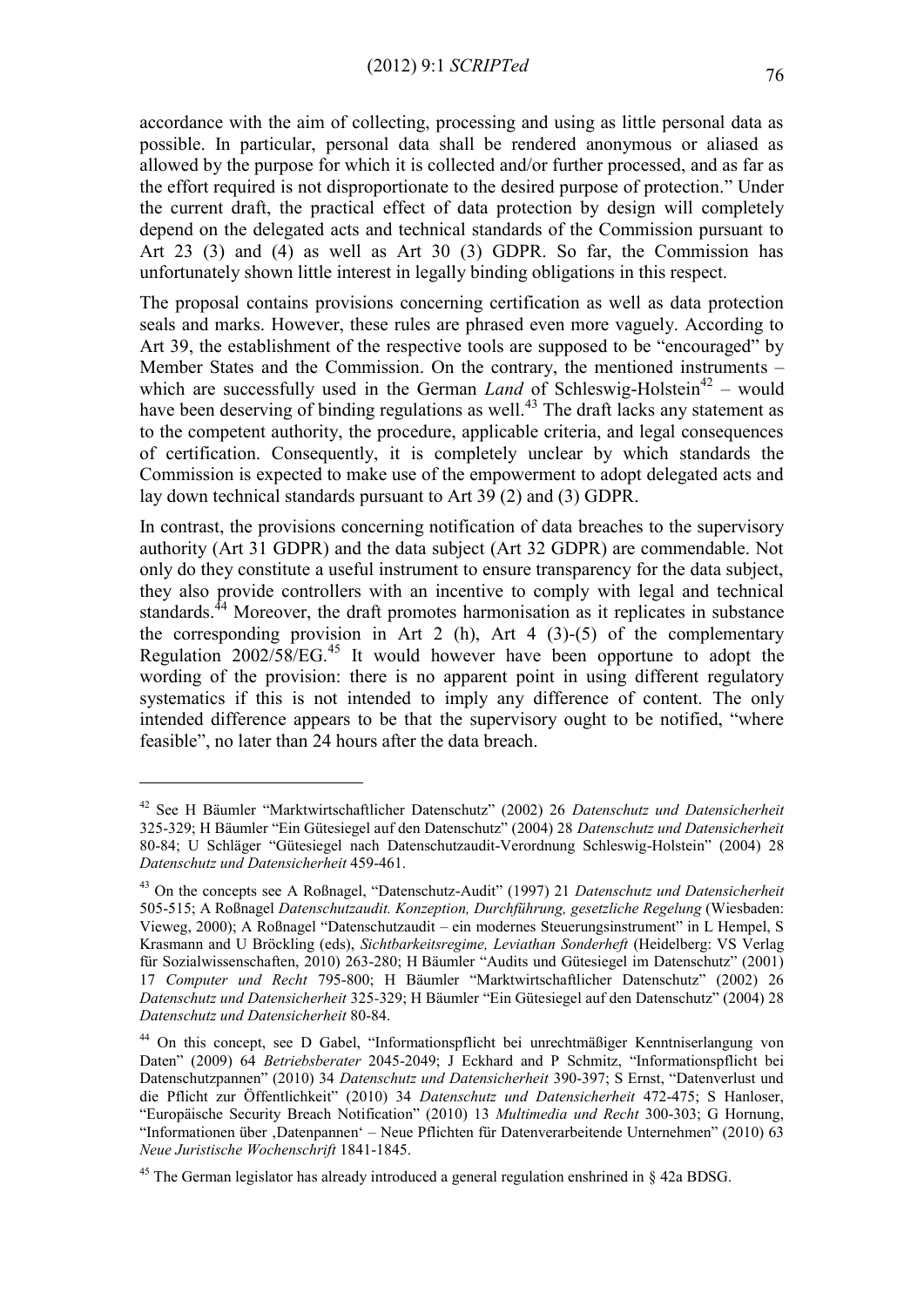Introducing the data protection impact assessment (DPIA) constitutes a useful measure as well.<sup>46</sup> It replaces the current notification requirement and is mandatory under Art 33 (1) GDPR for processing operations that "present specific risks to the rights and freedoms of data subjects". This is specified by the examples contained in Art 33 (2) GDPR, including, *inter alia*, (a) measures based on profiling (following Art 20 GDPR, although with complicated wording), (b) certain categories of data (however not adopting all categories of Art 9 (1) GDPR), (c) monitoring publicly accessible areas "on a large scale", especially when using video surveillance, (d) the processing of personal data in "large filing systems" on children, genetic data or biometric data, as well as (e) the consultation of the supervisory authority pursuant to Art 34 (2) (a) GDPR. Recitals 70 et seq contain further considerations. For instance, the subject of the impact assessment may be broader than a single project under certain circumstances (cf Recital 72).

Finally, the new right to representative action must be acknowledged. Interest groups now have the right to lodge a complaint with the supervisory authority on behalf of the data subjects concerned (Art 73 (2) GDPR) or in their own name (Art 73 (3) GDPR). On behalf of data subjects, such groups shall also have the right to engage in court proceedings pursuant to Art 76 (1) GDPR.

# *4.4 Institutional Aspects*

1

Institutional and organisational provisions account for a substantial portion of the proposal. While national provisions concerning internal data protection officers (for private enterprises and public authorities) used to be optional under Art 18 (2) EDPD, some Member States such as Germany already have mandatory rules in this respect. Following a similar approach, Art 35 (1) GDPR now makes internal data protection officers mandatory for all public authorities or bodies (a) and enterprises that employ 250 persons or more (b) or engage in certain core activities (c). Pursuant to Art 35 (2) GDPR, a group of undertakings may appoint a single data protection officer in the case referred to in paragraph (1) (b), but not the case of (1) (c). In any case, data protection officers must be chosen on the basis of professional qualities and enjoy specific dismissal protection (Art 35 (5) GDPR et seq). According to Art 35 (8) GDPR, he or she may be employed by the controller or processor, or fulfil the tasks on the basis of a service contract. Art 36 and 37 GDPR determine the position and the tasks of the data protection officer.<sup>47</sup>

In principle, the detailed provisions should be welcomed. However, the limit of 250 employees (which corresponds with the EU definition of small and medium-sized enterprises) is not convincing. According to *eurostat*, 99.8% of all businesses within the non-financial sector of the European economy fall below this  $\lim_{x \to 0} t^{48}$  which makes

<sup>46</sup> With regard to technological impact assesments, see G Ropohl, *Ethik und Technikbewertung* (Frankfurt: Suhrkamp, 1996); A Grunwald, *Technikfolgenabschätzung – eine Einführung* (Berlin: edition sigma, 2010); for a general legal perspective, see A Roßnagel, *Rechtswissenschaftliche Technikfolgenforschung* (Baden-Baden: Nomos, 1993).

<sup>47</sup> Those tasks are in many respects reminiscent of the German *Bundesdatenschutzgesetz*.

<sup>48</sup> Regarding the year 2005, see M Schmiemann, "Unternehmen nach Größenklassen – Überblick über KMU in der EU" (2008) available at [http://epp.eurostat.ec.europa.eu/cache/ITY\\_OFFPUB/KS-SF-08-](http://epp.eurostat.ec.europa.eu/cache/ITY_OFFPUB/KS-SF-08-031/DE/KS-SF-08-031-DE.PDF) [031/DE/KS-SF-08-031-DE.PDF](http://epp.eurostat.ec.europa.eu/cache/ITY_OFFPUB/KS-SF-08-031/DE/KS-SF-08-031-DE.PDF) (accessed 29 Feb 2012).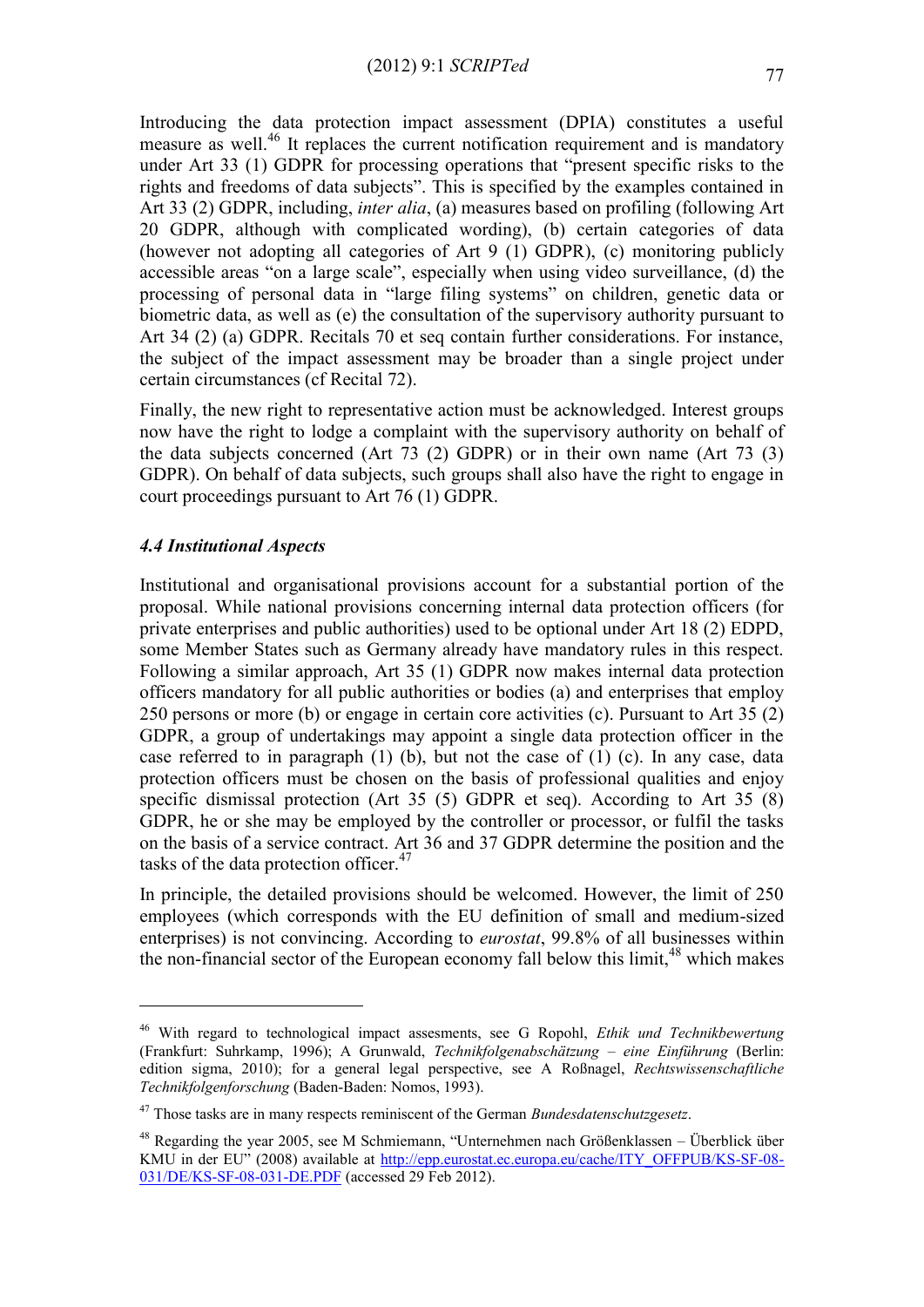this alternative negligible in practice. Also, the abstract number is not particularly helpful: it leads to the situation that Art 35 (1) (b) GDPR covers a manufacturer with 250 employees and a very small department for customer and employee data but not an address dealer whose 200 staff members exclusively engage in buying and selling personal data. In this respect, the approach taken by  $\S$  4f *Bundesdatenschutzgesetz*<sup>49</sup> is favourable with regard to the number of employees as well as the criterion of people dealing with automatic data processing.

Point (c) will be a key factor within the framework of Art 35 (1) GDPR as it is surely intended by the Commission to cover such cases as that of the address dealer. Unfortunately, the formulations concerning this matter differ. The introduction (p 11) and Recital 75 refer to processing operations that "require regular and systematic monitoring", whereas Art 35 (1) (c) GDPR states that such operations are relevant that "by virtue of their nature, their scope and/or their purposes require regular and systematic monitoring of data subjects". Accordingly, one refers to processing operations, the other one to data subjects being monitored. Both alternatives are possible reference points, while Recital 75 is phrased more broadly. Since special interests can be affected aside from systematic monitoring of individuals (eg by processing especially sensitive data), Art 35 (1) (c) GDPR should be altered in this respect. In any event, controllers and processors would be well advised to establish an internal compliance-management system involving a data protection officer regardless of binding obligations to do so, as the GDPR provides for extended rules concerning liability and fines.

In addition to this internal self-control, the draft mandates the establishment of supervisory authorities (Art 4 (19) and Art 46 GDPR).<sup>50</sup> The principle of "complete independence" that was only briefly laid down by Art 28 (1)  $2<sup>nd</sup>$  sentence EDPD is set forth comprehensively in Art 47 GDPR, taking up the case law of the European Court.<sup>51</sup> Additionally, there is the duty of the Member States to provide supervisory authorities with adequate human, technical and financial resources. Art 48 GDPR lays out requirements for the appointment of the members of the authorities that can either be elected by national parliaments or assigned by governments.

The competencies and powers of the supervisory authorities have been extended compared to the EDPD. The detailed regulation of Art 52 GDPR covers several duties that concern monitoring, complaints, information, investigation, consultation, authorisation, and participation. The powers established by Art 53 GDPR are phrased precisely and include a variety of measures to exert influence on data processing as well as the right to obtain access to controllers' premises, which is to be regulated by Union or Member State law. Controllers are obligated to co-operate with the supervisory authorities under Art 29 GDPR. Art 79 GDPR provides a gradual system of administrative sanctions. The fines can amount up to 1 m Euro or 2% of the worldwide annual turnover but need to be "in each individual case effective, proportionate and dissuasive". The respective provisions cover a wide range of breaches of the GDPR.

 $49$  See 2 above.

<sup>&</sup>lt;sup>50</sup> The German approach of establishing several authorities is explicitly permitted. However, one of them shall be designated as a "single contact point" pursuant to Art 46 (2).

<sup>51</sup> *European Commission v Federal Republic of Germany* [2010] C-518/07 (ECJ).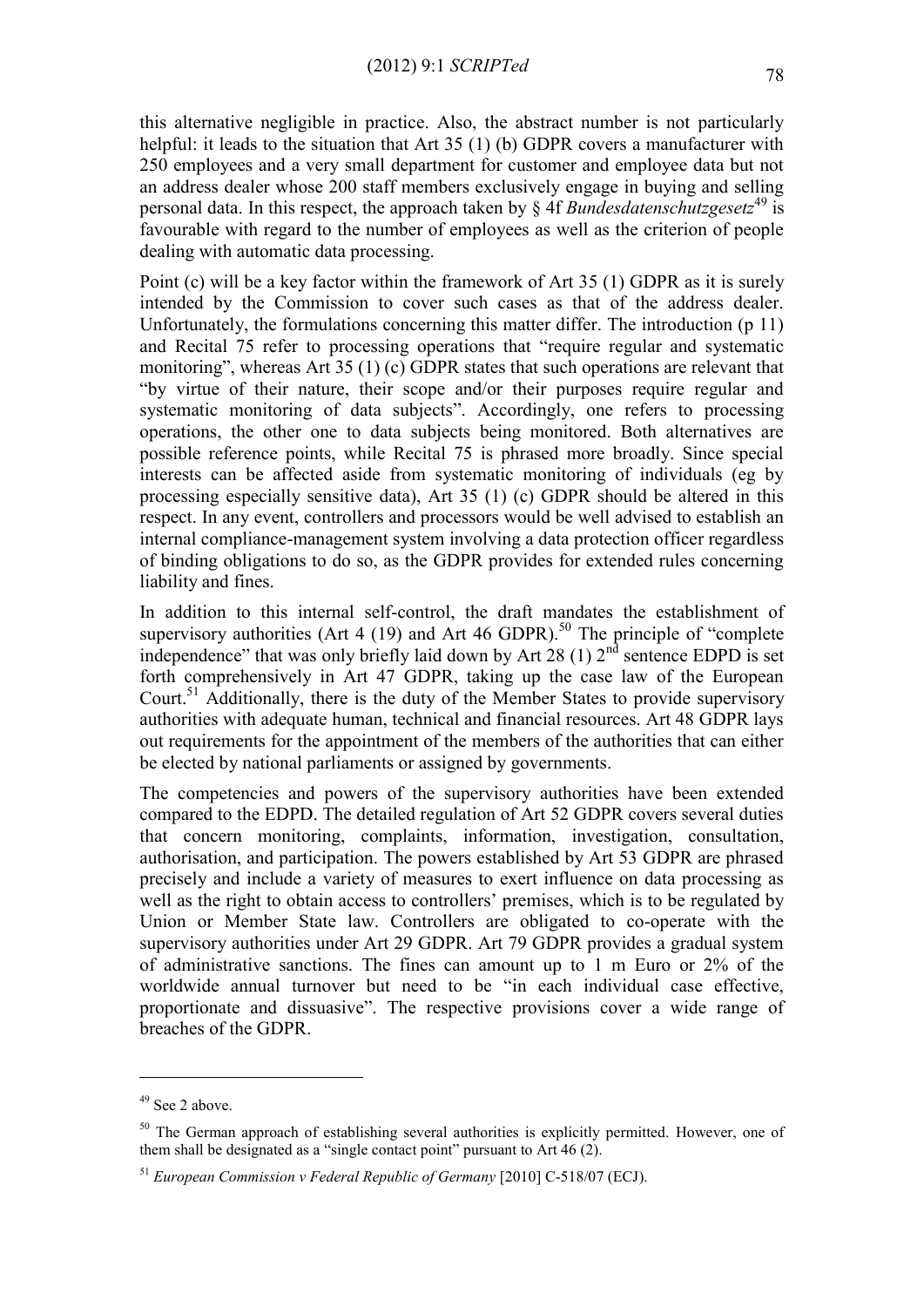Art 74 GDPR regulates the right to a judicial remedy against a supervisory authority no matter whether the individual seeks remedy against a decision or seeks to oblige the supervisory authority to act on a complaint. Contrary to the draft, an individual may not bring proceedings in his or her own country of residence if a foreign supervisory authority is concerned. Apart from bringing proceedings in the other Member State itself, the data subject may now alternatively "request" the supervisory authority of the Member State where it has its habitual residence to do so on its behalf.

Art 51 GDOR significantly changes the competence rules. While each supervisory authority normally covers the territory of the respective Member State, special rules apply to enterprises that are established in more than one Member State. In this case, Art 51 (2) GDPR states that the supervisory authority of the main establishment (cf Art 4 (13) GDPR) shall be exclusively competent for the entire enterprise. Presumably, this will cause conflicts with supervisory authorities and courts of other Member States. Pursuant to Art 75 (2)  $2<sup>nd</sup>$  sentence GDPR, it is possible to bring proceedings against controllers based in other Member States before courts in the country of habitual residence. This results in the possibility of a competent supervisory authority approving a processing operation, while the same operation is dismissed by the court of a different Member State.

Concerning the relationship between the different supervisory authorities in transborder cases, Art 56 GDPR requires joint operations which include authorities of all Member States where individuals are likely to be affected. Their members of staff may carry out investigative tasks while the host authority assumes responsibility for their actions.

From the controllers' and processors' point of view, it would certainly constitute a great simplification if all competences were concentrated with one central supervisory authority. This can however only be justified if the Member States not only have highly consistent standards, but also the respective supervisory authorities apply them uniformly. At the moment, the common practice falls short of this goal because the authorities interpret their role very differently under the current guidelines set forth by the EDPD. There is thus the risk of a race to the bottom if enterprises, when choosing a place for their main establishment could "pick" a supervisory authority that interprets the GDPR in their favour.

In certain cases, the draft requires the so-called "consistency mechanism" (Art 57 GDPR et seq) in addition to the supervisory authorities' general duty to co-operate with each other and the Commission (Art  $46$  (1) 3<sup>rd</sup> sentence GDPR). With the exception of some resemblance to Art 26 (3) EDPD, this is a novelty. The mechanism applies to a variety of cases: Art 58 (2) GDPR mentions processing activities concerning the offering of goods or services to data subjects in several Member States or the monitoring of their behaviour, substantial impairment of the free movement of personal data, determining standard data protection clauses, authorisation of contractual clauses and approval of binding corporate rules.

Presumably, the mechanism will be applied to a vast number of cases, especially due to the first two alternatives. It is initiated when requested by a supervisory authority, the European Data Protection Board or the Commission. The latter two may issue opinions pursuant to Art 58 (7), 59 GDPR. The competent supervisory authority shall take "account" of the Board's opinion and the "utmost [ie stronger] account" of the opinion issued by the Commission under Art 59 (2) GDPR. There is also a duty on the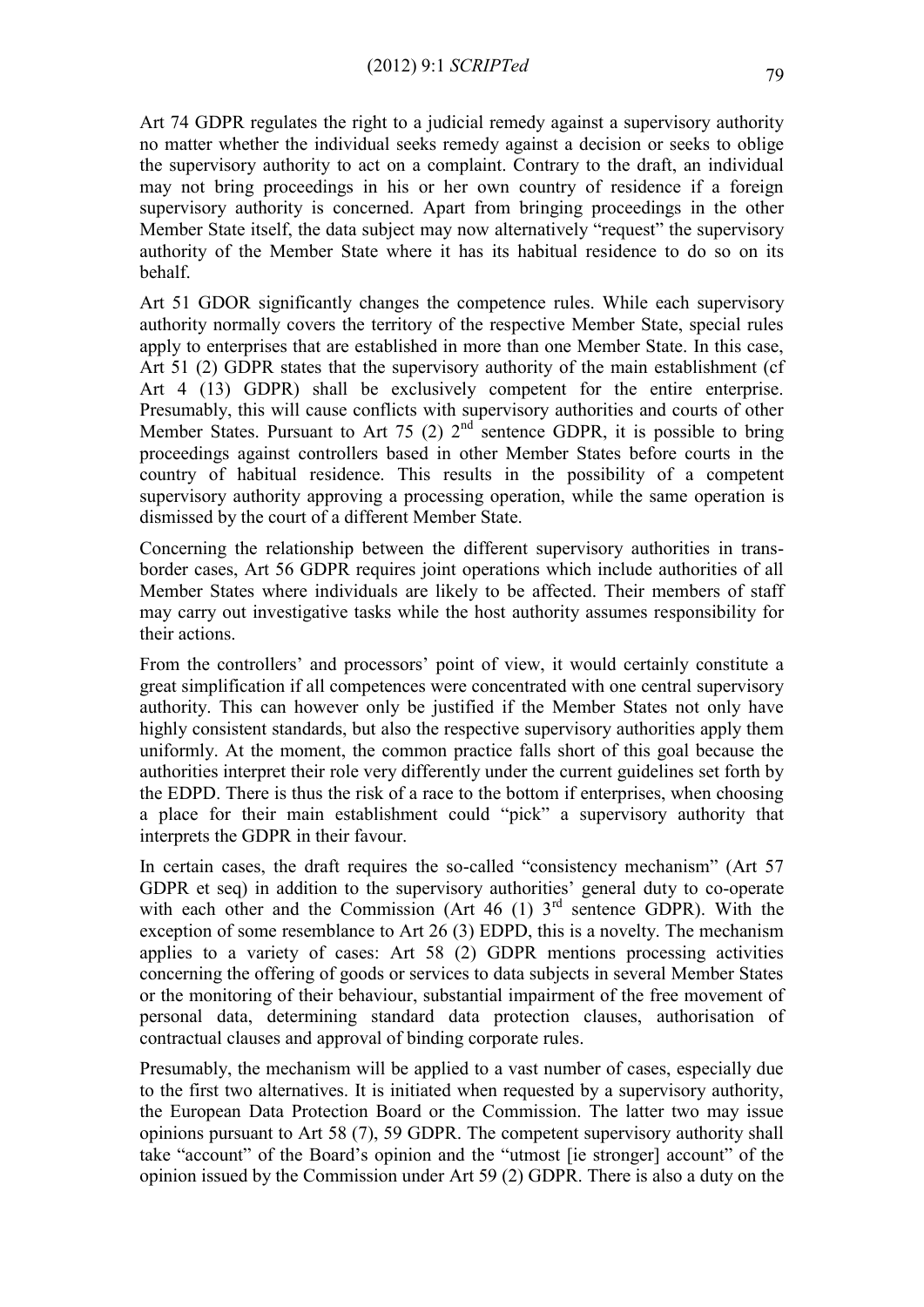supervisory authority to inform the Commission and the Board about its intentions to amend measures. After this point, the European Data Protection Board is not involved anymore. If however the Commission disagrees with the result, it may adopt a reasoned decision under Art 60 GDPR requiring the supervisory authority to suspend the measure for a maximum of twelve months (the German version of the Commission's draft reads: "twelve weeks") in order to adopt a measure pursuant to point (a) of Art 62 (1) GDPR. This provision authorises implementing acts for the "correct application" of the GDPR, which consequently is decided on by the Commission within the framework of the consistency mechanism.

# **5. Preliminary Conclusions**

1

The Commission has taken on the Herculean task of fundamentally reforming the European data protection law. This alone must be recognised, bearing in mind that for example the German legislator has been reluctant to initiate fundamental reforms in this area for years. The tremendously expanded amount of regulations in the draft illustrates – since no regulatory matter appears to be unnecessary – the increased complexity of data protection in modern information societies.

Concerning the content, the draft offers both light and shade. Substantial new rules concerning data subjects' rights, technological and organisational duties, competences of supervisory authorities, the role of data processors, and sanctions are commendable. Other points (especially the modern protection instruments) constitute decent ground rules that should be extended in the course of further legislative procedure.

However, the eminently strong position of the Commission is not justified.<sup>52</sup> The proposal entails a serious institutional shift in this respect, as the Commission currently only assumes decision-making competence in selected areas<sup>53</sup> but is now intended to become active in all important regulatory sectors. A large number of Articles contain competences to adopt delegated acts (Art 86 GDPR, cf Art 290 TFEU) and/or implementing acts (Art 87 (2) and (3) GDPR, cf Art 291 TFEU). In light of the rapid technological progress, these instruments may constitute a useful approach in order to react with flexible and fast regulatory measures.<sup>54</sup> It will also be advisable in many cases to create uniform requirements and guidelines for practice. However, the draft provides so many authorisations on substantial parts of the proposal (note the extensive catalogue of Art 86 GDPR), that the overall picture hardly complies with Art 290 (1) TFEU that authorises delegated acts only if they

[http://www.edps.europa.eu/EDPSWEB/webdav/site/mySite/shared/Documents/Consultation/Opinions/](http://www.edps.europa.eu/EDPSWEB/webdav/site/mySite/shared/Documents/Consultation/Opinions/2011/11-01-14_Personal_Data_Protection_EN.pdf) [2011/11-01-14\\_Personal\\_Data\\_Protection\\_EN.pdf](http://www.edps.europa.eu/EDPSWEB/webdav/site/mySite/shared/Documents/Consultation/Opinions/2011/11-01-14_Personal_Data_Protection_EN.pdf) (accessed 29 Feb 2012) 24; A Roßnagel, "Nicht mehr zeitgemäß. Das Datenschutzrecht ist unübersichtlich und widersprüchlich. Der traditionelle

 $52$  See also European Data Protection Supervisor, "Opinion on the Data Protection Reform Package", 7 March 2012, para 71 et seq.; Article 29 Data Protection Working Party, "Opinion 01/2012 on the data protection reform proposals", 23 March 2012, at 6 and 20.

<sup>&</sup>lt;sup>53</sup> Cf Art 25 (4) and (6), Art 31 (2) EDPD regarding the power to issue adequacy decisions and Art 26 (4) regarding the recognition of standard contractual clauses.

<sup>&</sup>lt;sup>54</sup> Cf European Data Protection Supervisor, "Opinion on the Communication from the Commission" (2011) available at

Schutz informationeller Selbstbestimmung steht in Frage" (2011) 1 Jun *Frankfurter Allgemeine Zeitung* 7; G Hornung, "Datenschutz durch Technik in Europa" (2011) 1 *Zeitschrift für Datenschutz*  51-56 at 56.